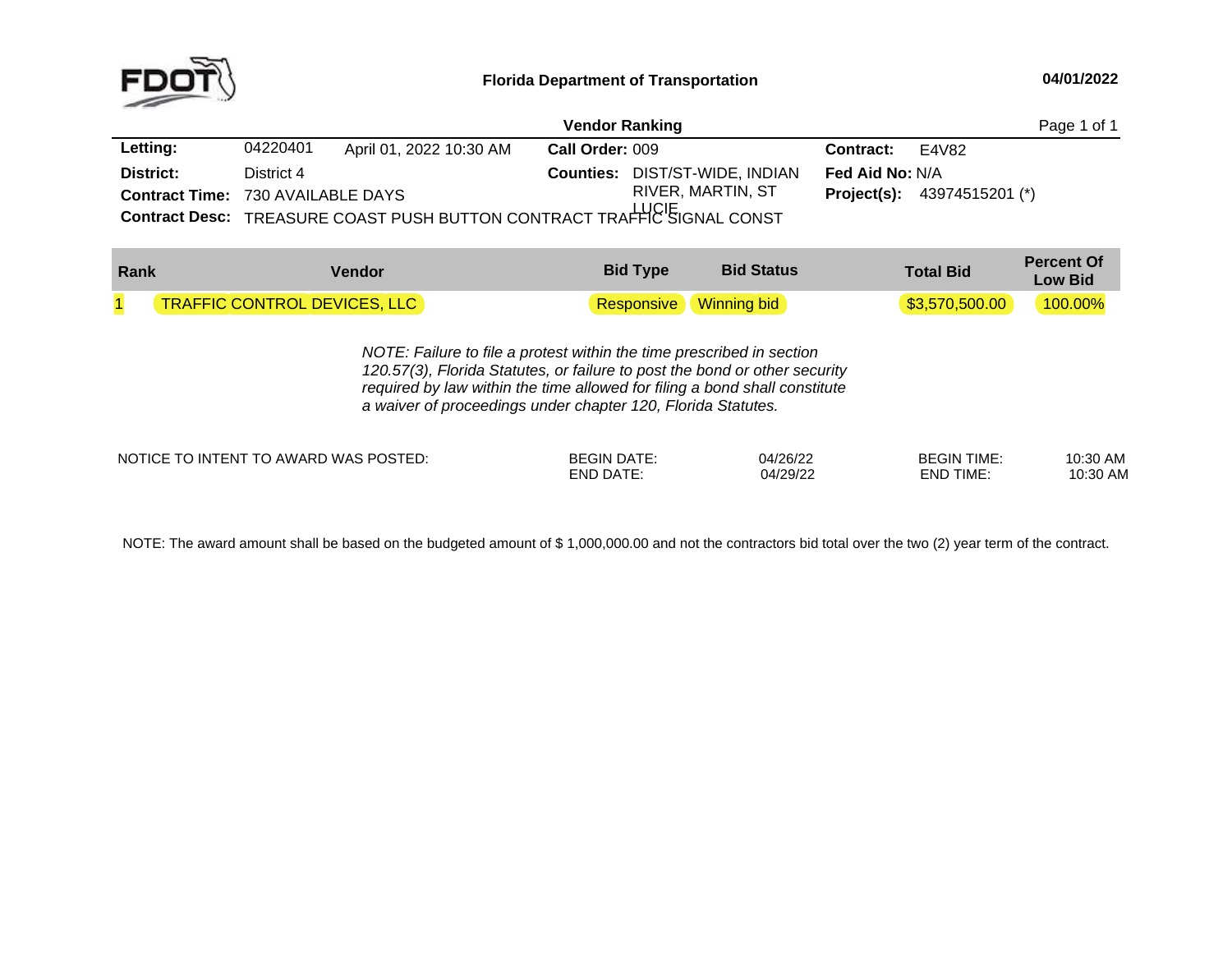

**of Bids** Page <sup>1</sup> of <sup>20</sup>

| Letting:                                 | 04220401   | April 01, 2022                                                           | Call Order: 009  |                      | Contract:              | E4V82                                |
|------------------------------------------|------------|--------------------------------------------------------------------------|------------------|----------------------|------------------------|--------------------------------------|
| District:                                | District 4 |                                                                          | <b>Counties:</b> | DIST/ST-WIDE, INDIAN | <b>Fed Aid No: N/A</b> |                                      |
| <b>Contract Time: 730 AVAILABLE DAYS</b> |            |                                                                          |                  | RIVER, MARTIN, ST    |                        | <b>Project(s):</b> $43974515201$ (*) |
|                                          |            | Contract Descr: TREASURE COAST PUSH BUTTON CONTRACT TRAFFIC STGNAL CONST |                  |                      |                        |                                      |
|                                          |            |                                                                          |                  |                      |                        |                                      |

The Improvements, implemented by individual Task Work Order(s)/Work Document(s) under this Contract, consist of, but are not limited to, concrete (removal, sidewalk, driveways, curb, gutter, prestressed pole), signing (single-post, multi-post, panel, internally-illuminated, beacon, flashing beacon, work zone), pavement markings (raised, thermoplastic, detectable), signalization (cable, span wire, aluminum pole, steel mast arm, vehicular signal and detection, pedestrian signal and<br>detection, mid block, auxiliaries, cable, cable distribution, contreller, pull/splice, conduit, fiber op detection, mid-block, auxiliaries, cable, cable distribution, controller, pull/splice, conduit, fiber optic), lighting (conductors), electrical (power service, service wire, disconnect, load center) throughout Martin, St. Lucie, and Indian River Counties.

WORK DRIVEN CONTRACT: The award amount shall be based on the budgeted amount of \$1,000,000.00 and not the<br>contractors hid total aver the two (2) year term of the eastract. contractors bid total over the two (2) year term of the contract.

•• The quantities shown on the Bid Price Proposal are approximate and only represent estimated planned requirements based on historical or specific project needs. The Department does not guarantee any maximum or minimum<br>quantity, any range of quantities, or the exect quantities shown for each hid item. The Department a esti quantity, any range of quantities, or the exact quantities shown for each bid item. The Department <sup>s</sup> estimated quantities and the Contractor <sup>s</sup> bid price will be used to calculate <sup>a</sup> total bid amount. This total bid amount will then be used to determine the low bidder; however, actual payment under the awarded contract will be based on actual quantities completed.

• For this Contract in which specific sites are not identified at the time of letting, the Engineer will issue <sup>a</sup> Work Document. Work Documents will identify the location, description, amount of work to be accomplished, and the number of calendar days to complete the work.

PRE-QUALIFIED: Contractor must be pre-qualified.

PERFORMANCE BOND: <sup>A</sup> Contract / Performance bond is required for this project.

# COMMERCIAL GENERAL LIABILITY INSURANCE:

The limits of coverage shall not be less than \$1,000,000 for each occurrence and not less than <sup>a</sup> \$5,000,000 annual general aggregate, inclusive of amounts provided by an umbrella or excess policy. The limits of coverage described herein shall apply fully to the work or operations performed under the Contract, and may not be shared with or diminished by claims unrelated to the contract. The policy/ies and coverage described herein may be subject to <sup>a</sup> deductible. Pay all deductibles as required by the policy. No policy/ies or coverage described herein may contain or be subject to a Retention or a Self-<br>Insured Retention. Insured Retention.

| Line No / Item ID<br><b>Item Description</b> | <b>Alternate</b><br>Quantity<br><b>Units</b> |                   | (1) TRAFFIC CONTROL<br><b>DEVICES, LLC</b> |                   |                   |                   |                   |
|----------------------------------------------|----------------------------------------------|-------------------|--------------------------------------------|-------------------|-------------------|-------------------|-------------------|
| () indicates item is bid as Lump Sum         |                                              | <b>Unit Price</b> | <b>Ext Amount</b>                          | <b>Unit Price</b> | <b>Ext Amount</b> | <b>Unit Price</b> | <b>Ext Amount</b> |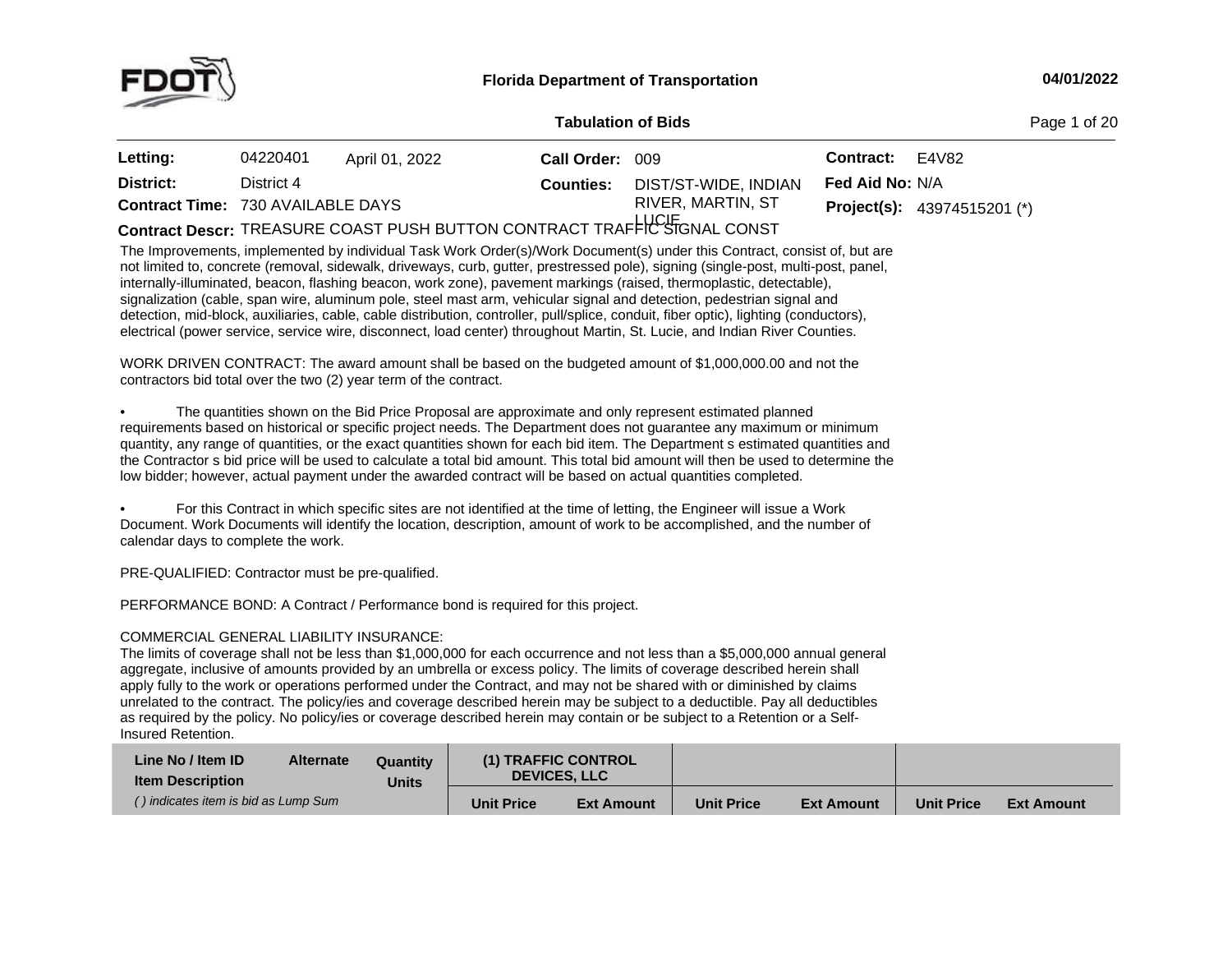

**of Bids** Page <sup>2</sup> of <sup>20</sup>

| Letting:          |                                              | 04220401                                                             | April 01, 2022           |                                            | Call Order: 009   |                   | <b>Contract:</b>  | E4V82             |                   |
|-------------------|----------------------------------------------|----------------------------------------------------------------------|--------------------------|--------------------------------------------|-------------------|-------------------|-------------------|-------------------|-------------------|
|                   | Line No / Item ID<br><b>Item Description</b> | <b>Alternate</b>                                                     | Quantity<br><b>Units</b> | (1) TRAFFIC CONTROL<br><b>DEVICES, LLC</b> |                   |                   |                   |                   |                   |
|                   |                                              | () indicates item is bid as Lump Sum                                 |                          | <b>Unit Price</b>                          | <b>Ext Amount</b> | <b>Unit Price</b> | <b>Ext Amount</b> | <b>Unit Price</b> | <b>Ext Amount</b> |
|                   | SECTION: 0001                                |                                                                      | <b>Signing</b>           |                                            |                   |                   |                   |                   |                   |
| 0005              | 0700 1 11<br>MOUNT, UP TO 12 SF              | SINGLE POST SIGN, F&I GROUND                                         | 30.000<br>AS             | 475.00000                                  | 14,250.00         |                   |                   |                   |                   |
| 0010              | 0700 1 12<br><b>MOUNT, 12-20 SF</b>          | SINGLE POST SIGN, F&I GROUND                                         | 15.000<br>AS             | 2,000.00000                                | 30,000.00         |                   |                   |                   |                   |
| 0015              | 0700 1 13<br><b>MOUNT, 21-30 SF</b>          | SINGLE POST SIGN, F&I GROUND                                         | 10.000<br>AS             | 2,350.00000                                | 23,500.00         |                   |                   |                   |                   |
| 0020<br><b>SF</b> | 0700 1 21                                    | SINGLE POST SIGN, F&I BARRIER<br>MOUNT INDEX 11871/700-013 UP TO 12  | 10.000<br>AS             | 5,372.00000                                | 53,720.00         |                   |                   |                   |                   |
| 0025              | 0700 1 22                                    | SINGLE POST SIGN, F&I BARRIER<br>MOUNT INDEX 11871/700-013, 12-20 SF | 10.000<br>AS             | 5,606.00000                                | 56,060.00         |                   |                   |                   |                   |
| 0030              | 0700 132                                     | SINGLE POST SIGN, F&I BRIDGE<br>MOUNT INDEX 11870/700-012, 12-20 SF  | 10.000<br><b>AS</b>      | 4,495.00000                                | 44,950.00         |                   |                   |                   |                   |
| 0035              | 0700 150                                     | SINGLE POST SIGN, RELOCATE                                           | 10.000<br>AS             | 999.00000                                  | 9,990.00          |                   |                   |                   |                   |
| 0040              | 0700 160<br>SINGLE POST SIGN, REMOVE         |                                                                      | 10.000<br>AS             | 223.00000                                  | 2,230.00          |                   |                   |                   |                   |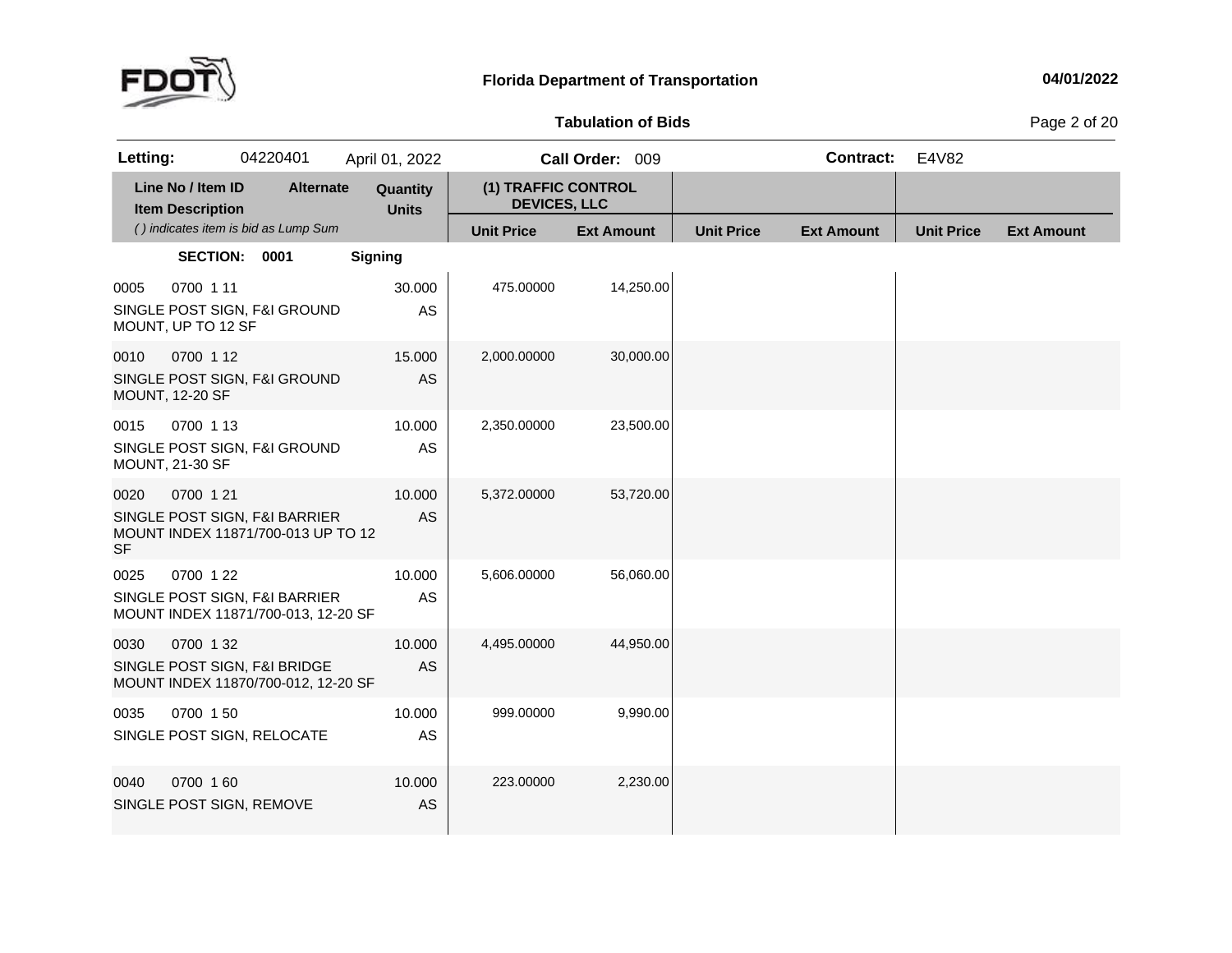

## **Tabulation**

**of Bids** Page <sup>3</sup> of <sup>20</sup>

| Letting:                |                                              | 04220401                                                     | April 01, 2022           |                                            | Call Order: 009   |                   | <b>Contract:</b>  | E4V82             |                   |
|-------------------------|----------------------------------------------|--------------------------------------------------------------|--------------------------|--------------------------------------------|-------------------|-------------------|-------------------|-------------------|-------------------|
|                         | Line No / Item ID<br><b>Item Description</b> | <b>Alternate</b>                                             | Quantity<br><b>Units</b> | (1) TRAFFIC CONTROL<br><b>DEVICES, LLC</b> |                   |                   |                   |                   |                   |
|                         |                                              | () indicates item is bid as Lump Sum                         |                          | <b>Unit Price</b>                          | <b>Ext Amount</b> | <b>Unit Price</b> | <b>Ext Amount</b> | <b>Unit Price</b> | <b>Ext Amount</b> |
|                         | <b>SECTION:</b>                              | 0001                                                         | <b>Signing</b>           |                                            |                   |                   |                   |                   |                   |
| 0045                    | 0700 2 12<br><b>MOUNT, 12-20 SF</b>          | MULTI- POST SIGN, F&I GROUND                                 | 10.000<br>AS             | 7,791.00000                                | 77,910.00         |                   |                   |                   |                   |
| 0050                    | 0700 2 14<br>MOUNT, 31-50 SF                 | MULTI- POST SIGN, F&I GROUND                                 | 10.000<br>AS             | 9,882.00000                                | 98,820.00         |                   |                   |                   |                   |
| 0055                    | 0700 2 15<br>MOUNT, 51-100 SF                | MULTI- POST SIGN, F&I GROUND                                 | 10.000<br>AS             | 14,803.00000                               | 148,030.00        |                   |                   |                   |                   |
| 0060<br><b>RELOCATE</b> | 0700 2 50                                    | MULTI- POST SIGN, GROUND MOUNT,                              | 10.000<br><b>AS</b>      | 10,815.00000                               | 108,150.00        |                   |                   |                   |                   |
| 0065                    | 0700 3101                                    | SIGN PANEL, FURNISH & INSTALL<br>GROUND MOUNT, UP TO 12 SF   | 10.000<br>EA             | 425.00000                                  | 4,250.00          |                   |                   |                   |                   |
| 0070                    | 0700 3102<br>GROUND MOUNT, 12-20 SF          | SIGN PANEL. FURNISH & INSTALL                                | 10.000<br>EA             | 734.00000                                  | 7,340.00          |                   |                   |                   |                   |
| 0075                    | 0700 3103<br>GROUND MOUNT, 21-30 SF          | SIGN PANEL, FURNISH & INSTALL                                | 10.000<br>EA             | 1,406.00000                                | 14,060.00         |                   |                   |                   |                   |
| 0080                    | 0700 3104<br>GROUND MOUNT, 31-50 SF          | SIGN PANEL, FURNISH & INSTALL                                | 10.000<br>EA             | 2,932.00000                                | 29,320.00         |                   |                   |                   |                   |
| 0085                    | 0700 3201                                    | SIGN PANEL, FURNISH & INSTALL<br>OVERHEAD MOUNT, UP TO 12 SF | 10.000<br>EA             | 724.00000                                  | 7,240.00          |                   |                   |                   |                   |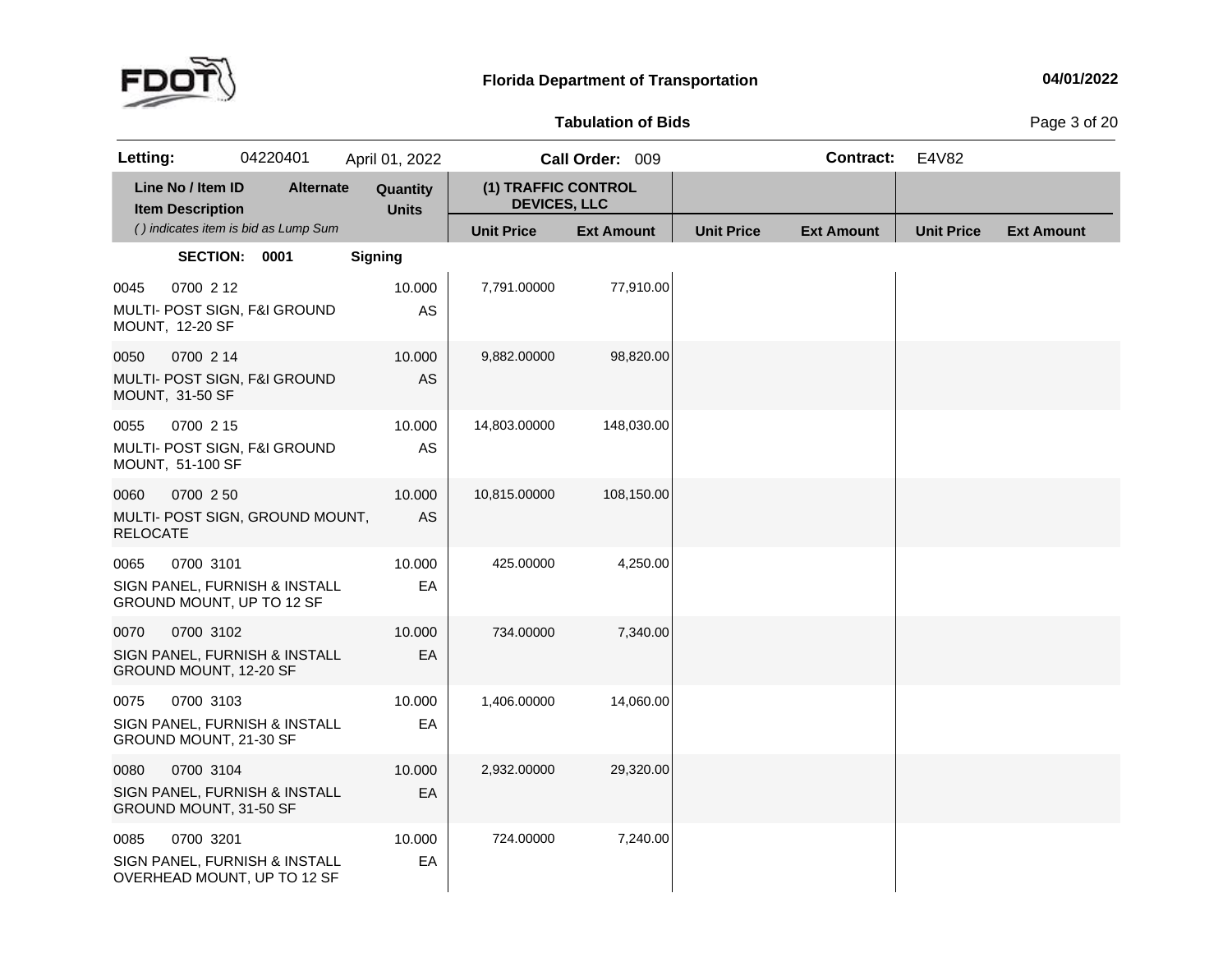

## **Tabulation**

**of Bids** Page <sup>4</sup> of <sup>20</sup>

| Letting:                                     | 04220401                                                                | April 01, 2022           |                                            | Call Order: 009   |                   | <b>Contract:</b>  | E4V82             |                   |
|----------------------------------------------|-------------------------------------------------------------------------|--------------------------|--------------------------------------------|-------------------|-------------------|-------------------|-------------------|-------------------|
| Line No / Item ID<br><b>Item Description</b> | <b>Alternate</b>                                                        | Quantity<br><b>Units</b> | (1) TRAFFIC CONTROL<br><b>DEVICES, LLC</b> |                   |                   |                   |                   |                   |
|                                              | () indicates item is bid as Lump Sum                                    |                          | <b>Unit Price</b>                          | <b>Ext Amount</b> | <b>Unit Price</b> | <b>Ext Amount</b> | <b>Unit Price</b> | <b>Ext Amount</b> |
|                                              | SECTION: 0001                                                           | <b>Signing</b>           |                                            |                   |                   |                   |                   |                   |
| 0090                                         | 0700 3202<br>SIGN PANEL, FURNISH & INSTALL<br>OVERHEAD MOUNT, 12-20 SF  | 10.000<br>EA             | 1,579.00000                                | 15,790.00         |                   |                   |                   |                   |
| 0095                                         | 0700 3204<br>SIGN PANEL, FURNISH & INSTALL<br>OVERHEAD MOUNT, 31-50 SF  | 10.000<br>EA             | 2,748.00000                                | 27,480.00         |                   |                   |                   |                   |
| 0100                                         | 0700 3205<br>SIGN PANEL, FURNISH & INSTALL<br>OVERHEAD MOUNT, 51-100 SF | 10.000<br>EA             | 4,957.00000                                | 49,570.00         |                   |                   |                   |                   |
| 0105                                         | 0700 3501<br>SIGN PANEL, RELOCATE, UP TO 12 SF                          | 10.000<br>EA             | 301.00000                                  | 3,010.00          |                   |                   |                   |                   |
| 0110                                         | 0700 3601<br>SIGN PANEL, REMOVE, UP TO 12 SF                            | 10.000<br>EA             | 129.00000                                  | 1,290.00          |                   |                   |                   |                   |
| 0115                                         | 0700 3602<br>SIGN PANEL, REMOVE, 12-20 SF                               | 10.000<br>EA             | 172.00000                                  | 1,720.00          |                   |                   |                   |                   |
| 0120                                         | 0700 3603<br>SIGN PANEL, REMOVE, 21-30 SF                               | 10.000<br>EA             | 258.00000                                  | 2,580.00          |                   |                   |                   |                   |
| 0700 5 21<br>0125<br>MOUNT, UP TO 12 SF      | INTERNALLY ILLUMINATED SIGN,<br>FURNISH & INSTALL OVERHEAD              | 10.000<br>EA             | 6,680.00000                                | 66,800.00         |                   |                   |                   |                   |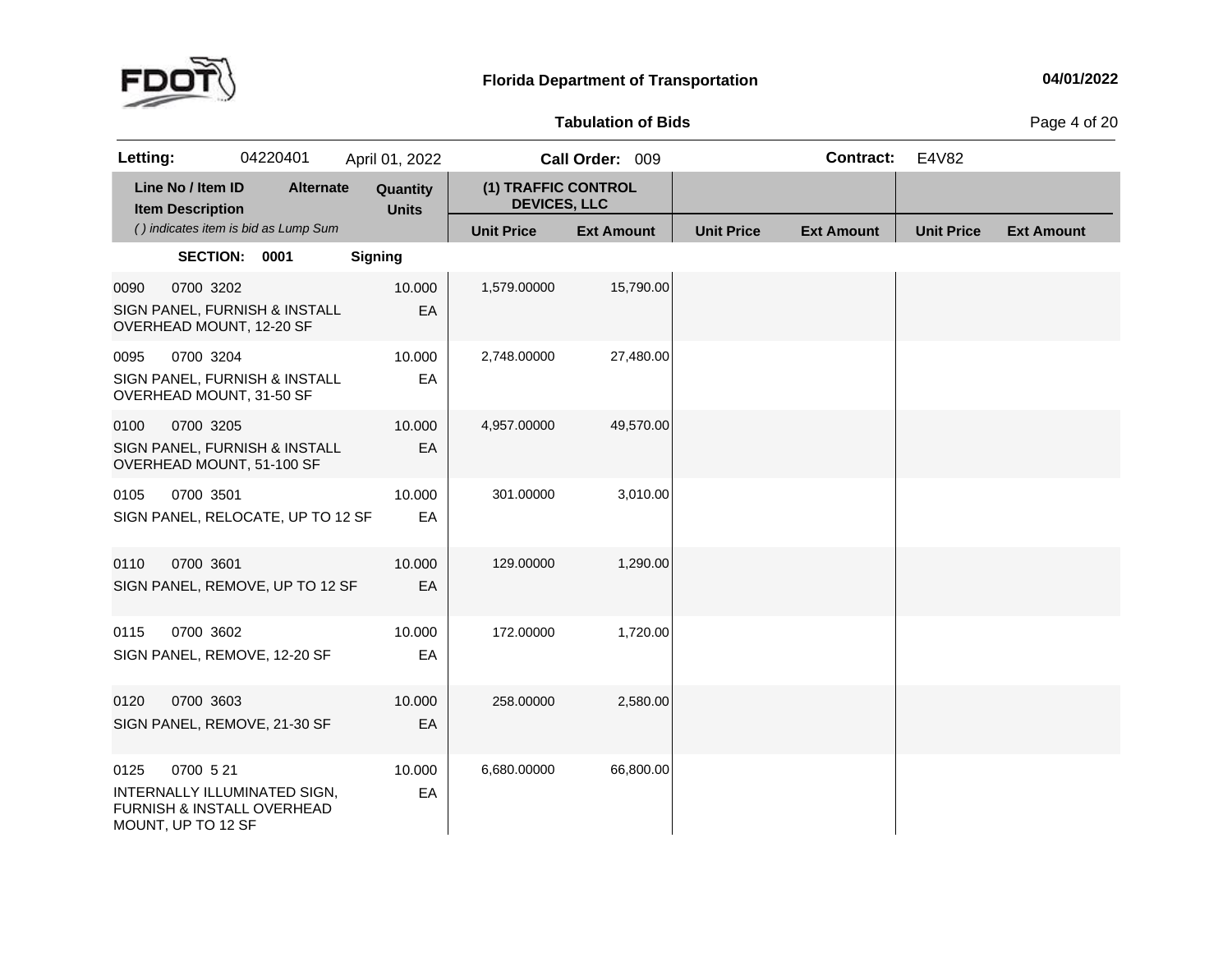

## **Tabulation**

**of Bids** Page <sup>5</sup> of <sup>20</sup>

| Letting:                  |                                              | 04220401                                                     | April 01, 2022           |                                            | Call Order: 009   |                   | <b>Contract:</b>  | E4V82             |                   |
|---------------------------|----------------------------------------------|--------------------------------------------------------------|--------------------------|--------------------------------------------|-------------------|-------------------|-------------------|-------------------|-------------------|
|                           | Line No / Item ID<br><b>Item Description</b> | <b>Alternate</b>                                             | Quantity<br><b>Units</b> | (1) TRAFFIC CONTROL<br><b>DEVICES, LLC</b> |                   |                   |                   |                   |                   |
|                           |                                              | () indicates item is bid as Lump Sum                         |                          | <b>Unit Price</b>                          | <b>Ext Amount</b> | <b>Unit Price</b> | <b>Ext Amount</b> | <b>Unit Price</b> | <b>Ext Amount</b> |
|                           | SECTION: 0001                                |                                                              | <b>Signing</b>           |                                            |                   |                   |                   |                   |                   |
| 0130                      | 0700 5 22<br><b>MOUNT, 12-18 SF</b>          | INTERNALLY ILLUMINATED SIGN,<br>FURNISH & INSTALL, OVERHEAD  | 10.000<br>EA             | 7,044.00000                                | 70,440.00         |                   |                   |                   |                   |
| 0135<br><b>RELOCATE</b>   | 0700 5 50                                    | INTERNALLY ILLUMINATED SIGN,                                 | 10.000<br>EA             | 602.00000                                  | 6,020.00          |                   |                   |                   |                   |
| 0140<br><b>REMOVE</b>     | 0700 560                                     | INTERNALLY ILLUMINATED SIGN,                                 | 10.000<br>EA             | 172.20000                                  | 1,722.00          |                   |                   |                   |                   |
| 0145                      | 0700 12 11<br>AC POWERED, ONE BEACON         | SIGN BEACON, F&I GROUND MOUNT-                               | 10.000<br>AS             | 4,800.00000                                | 48,000.00         |                   |                   |                   |                   |
| 0150                      | 0700 12 21                                   | SIGN BEACON, F&I GROUND MOUNT-<br>SOLAR POWERED, ONE BEACON  | 10.000<br>AS             | 8,650.00000                                | 86,500.00         |                   |                   |                   |                   |
| 0155                      | 0700 12 22                                   | SIGN BEACON, F&I GROUND MOUNT-<br>SOLAR POWERED, TWO BEACONS | 10.000<br>AS             | 9,730.00000                                | 97,300.00         |                   |                   |                   |                   |
| 0160<br><b>ONE BEACON</b> | 0700 12 31                                   | SIGN BEACON, F&I OVERHEAD MOUNT,                             | 10.000<br>AS             | 2,258.00000                                | 22,580.00         |                   |                   |                   |                   |
| 0165                      | 0705 11 1                                    | DELINEATOR, FLEXIBLE TUBULAR                                 | 100.000<br>EA            | 158.00000                                  | 15,800.00         |                   |                   |                   |                   |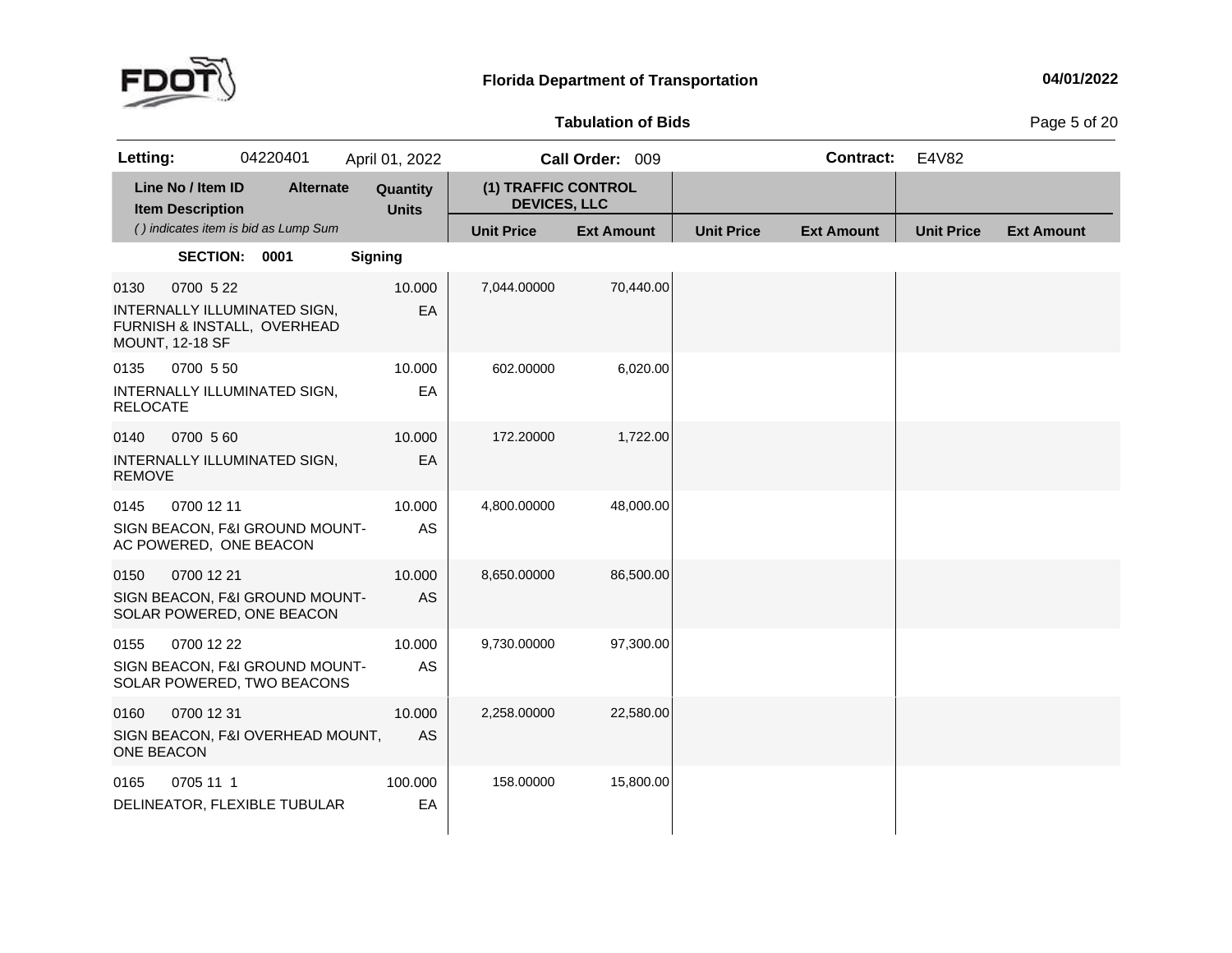

## **Tabulation**

**of Bids** Page <sup>6</sup> of <sup>20</sup>

| Letting:                    |                                                                             | 04220401                                                         | April 01, 2022           |                                            | Call Order: 009   |                   | <b>Contract:</b>  | E4V82             |                   |
|-----------------------------|-----------------------------------------------------------------------------|------------------------------------------------------------------|--------------------------|--------------------------------------------|-------------------|-------------------|-------------------|-------------------|-------------------|
|                             | Line No / Item ID<br><b>Item Description</b>                                | <b>Alternate</b>                                                 | Quantity<br><b>Units</b> | (1) TRAFFIC CONTROL<br><b>DEVICES, LLC</b> |                   |                   |                   |                   |                   |
|                             |                                                                             | () indicates item is bid as Lump Sum                             |                          | <b>Unit Price</b>                          | <b>Ext Amount</b> | <b>Unit Price</b> | <b>Ext Amount</b> | <b>Unit Price</b> | <b>Ext Amount</b> |
|                             | SECTION: 0001                                                               |                                                                  | <b>Signing</b>           |                                            |                   |                   |                   |                   |                   |
| 0170                        | 0705 11 6<br>ON EXISTING BARRIER                                            | DELINEATOR, REPLACE DELINEATOR                                   | 100.000<br>EA            | 177.00000                                  | 17,700.00         |                   |                   |                   |                   |
| 0175                        | 0705 11 11<br>DELINEATOR POST, FURNISH &<br><b>INSTALL ON EXISTING BASE</b> |                                                                  | 100.000<br>EA            | 144.00000                                  | 14,400.00         |                   |                   |                   |                   |
| 0180                        | 0706 1 3                                                                    | RAISED PAVEMENT MARKER, TYPE B                                   | 125,000<br>EA            | 18.50000                                   | 2,312.50          |                   |                   |                   |                   |
| 0185<br><b>URBAN ISLAND</b> | 0711 11102                                                                  | THERMOPLASTIC, STANDARD, WHITE,<br>SOLID, 8" FOR INTERCHANGE AND | 2.000<br>GM              | 12,000.00000                               | 24,000.00         |                   |                   |                   |                   |
| 0190<br><b>ROUNDABOUT</b>   | 0711 11123                                                                  | THERMOPLASTIC, STANDARD, WHITE,<br>SOLID, 12" FOR CROSSWALK AND  | 600.000<br>LF            | 7.25000                                    | 4,350.00          |                   |                   |                   |                   |
| 0195<br><b>CROSSWALK</b>    | 0711 11125<br>SOLID, 24" FOR STOP LINE AND                                  | THERMOPLASTIC, STANDARD, WHITE,                                  | 350,000<br>LF            | 14.50000                                   | 5,075.00          |                   |                   |                   |                   |
| 0200                        | 0711 11160<br>MESSAGE OR SYMBOL                                             | THERMOPLASTIC, STANDARD, WHITE,                                  | 5.000<br>EA              | 365.00000                                  | 1,825.00          |                   |                   |                   |                   |
| 0205<br><b>ARROW</b>        | 0711 11170                                                                  | THERMOPLASTIC, STANDARD, WHITE,                                  | 15.000<br>EA             | 181.00000                                  | 2,715.00          |                   |                   |                   |                   |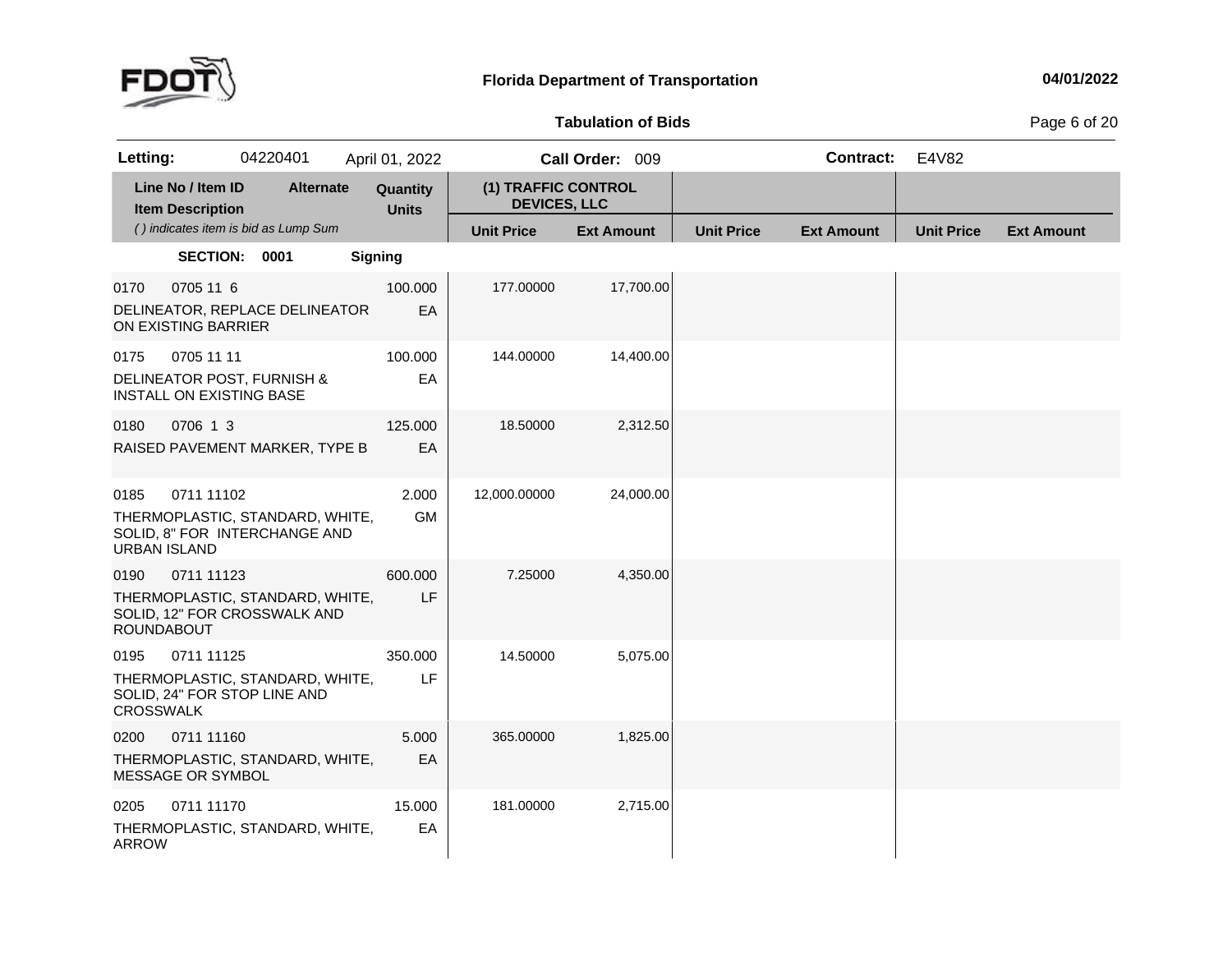

## **Tabulation**

**of Bids** Page <sup>7</sup> of <sup>20</sup>

| Letting:                                     | 04220401                                                              | April 01, 2022           |                                            | Call Order: 009   |                   | <b>Contract:</b>  | E4V82             |                   |
|----------------------------------------------|-----------------------------------------------------------------------|--------------------------|--------------------------------------------|-------------------|-------------------|-------------------|-------------------|-------------------|
| Line No / Item ID<br><b>Item Description</b> | <b>Alternate</b>                                                      | Quantity<br><b>Units</b> | (1) TRAFFIC CONTROL<br><b>DEVICES, LLC</b> |                   |                   |                   |                   |                   |
|                                              | () indicates item is bid as Lump Sum                                  |                          | <b>Unit Price</b>                          | <b>Ext Amount</b> | <b>Unit Price</b> | <b>Ext Amount</b> | <b>Unit Price</b> | <b>Ext Amount</b> |
|                                              | SECTION: 0001                                                         | <b>Signing</b>           |                                            |                   |                   |                   |                   |                   |
| 0711 11180<br>0210<br>YIELD LINE             | THERMOPLASTIC, STANDARD, WHITE,                                       | 100.000<br>LF            | 24.00000                                   | 2,400.00          |                   |                   |                   |                   |
| 0711 12160<br>0215<br><b>MESSAGE</b>         | THERMOPLASTIC, REFURBISH, WHITE,                                      | 10.000<br>EA             | 361.00000                                  | 3,610.00          |                   |                   |                   |                   |
| 0220<br>0711 12170<br><b>ARROWS</b>          | THERMOPLASTIC, REFURBISH, WHITE,                                      | 10.000<br>EA             | 180.00000                                  | 1,800.00          |                   |                   |                   |                   |
| 0711 14123<br>0225                           | THERMOPLASTIC, PREFORMED,<br>WHITE, SOLID, 12" FOR CROSSWALK          | 600.000<br>LF            | 24.20000                                   | 14,520.00         |                   |                   |                   |                   |
| 0711 14125<br>0230                           | THERMOPLASTIC, PREFORMED,<br>WHITE, SOLID, 24" FOR CROSSWALK          | 350,000<br>LF            | 48.50000                                   | 16,975.00         |                   |                   |                   |                   |
| 0235<br>0711 14160<br>WHITE, MESSAGE         | THERMOPLASTIC, PREFORMED,                                             | 5.000<br>EA              | 906.00000                                  | 4,530.00          |                   |                   |                   |                   |
| 0711 14170<br>0240<br>WHITE, ARROW           | THERMOPLASTIC, PREFORMED,                                             | 5.000<br>EA              | 483.00000                                  | 2,415.00          |                   |                   |                   |                   |
| 0711 15101<br>0245<br>SOLID, 6"              | THERMOPLASTIC, STANDARD-OPEN<br><b>GRADED ASPHALT SURFACES WHITE,</b> | 1.000<br>GM              | 12,082.00000                               | 12,082.00         |                   |                   |                   |                   |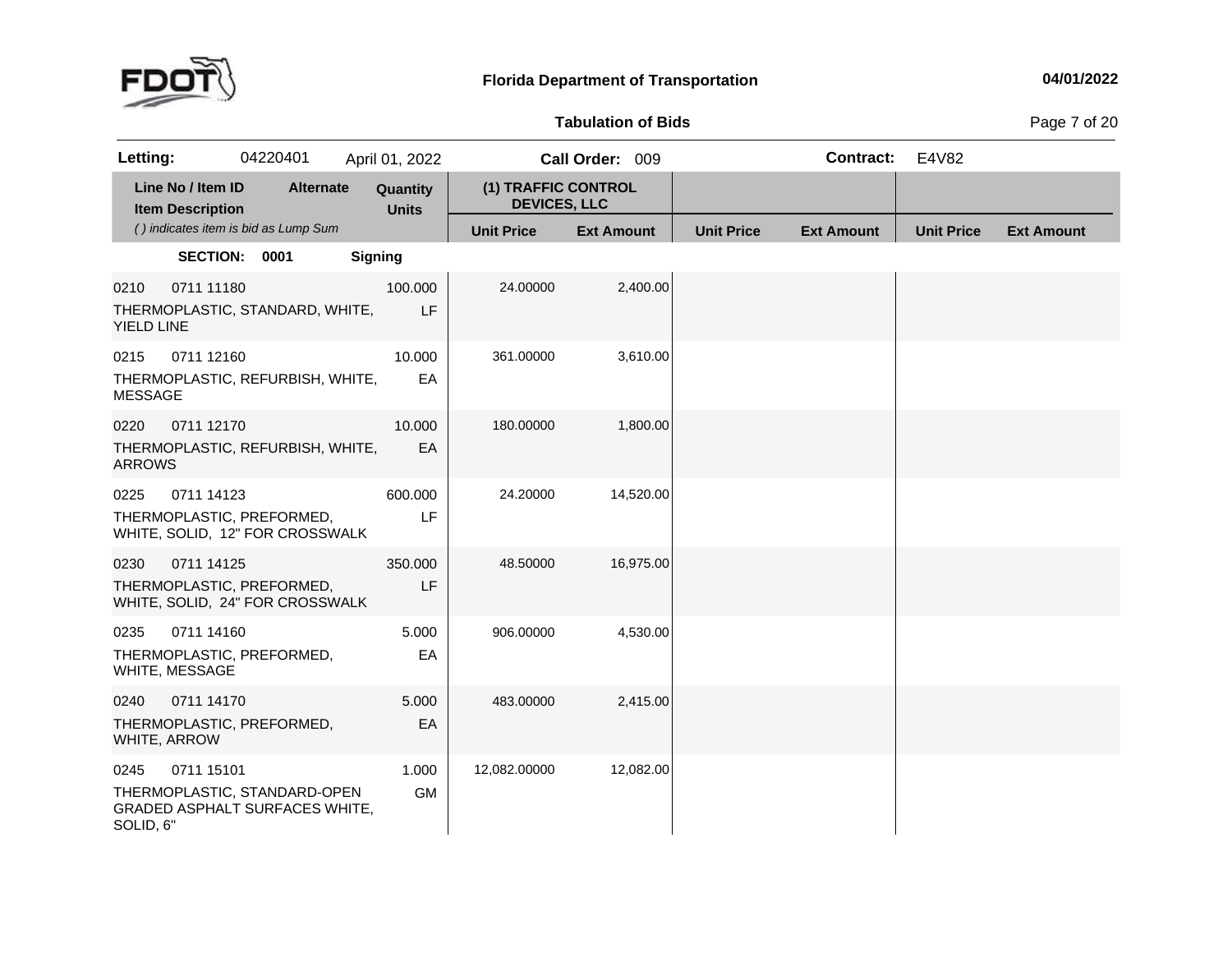

#### **Tabulation**

**of Bids** Page <sup>8</sup> of <sup>20</sup>

| Letting: |                                                                    | 04220401                                                     | April 01, 2022               |                                            | <b>Call Order:</b><br>009 |                   | <b>Contract:</b>  | E4V82             |                   |
|----------|--------------------------------------------------------------------|--------------------------------------------------------------|------------------------------|--------------------------------------------|---------------------------|-------------------|-------------------|-------------------|-------------------|
|          | Line No / Item ID<br><b>Item Description</b>                       | <b>Alternate</b>                                             | Quantity<br><b>Units</b>     | (1) TRAFFIC CONTROL<br><b>DEVICES, LLC</b> |                           |                   |                   |                   |                   |
|          |                                                                    | () indicates item is bid as Lump Sum                         |                              | <b>Unit Price</b>                          | <b>Ext Amount</b>         | <b>Unit Price</b> | <b>Ext Amount</b> | <b>Unit Price</b> | <b>Ext Amount</b> |
|          | <b>SECTION:</b>                                                    | 0001                                                         | <b>Signing</b>               |                                            |                           |                   |                   |                   |                   |
| 0250     | 0711 15201<br><b>GRADED ASPHALT SURFACES.</b><br>YELLOW, SOLID, 6" | THERMOPLASTIC, STANDARD-OPEN                                 | 1.000<br><b>GM</b>           | 12,082.00000                               | 12,082.00                 |                   |                   |                   |                   |
| 0255     | 0711 16101<br>SURFACES, WHITE, SOLID, 6"                           | THERMOPLASTIC, STANDARD-OTHER                                | 1.000<br><b>GM</b>           | 12,082.00000                               | 12,082.00                 |                   |                   |                   |                   |
| 0260     | 0711 16201<br>SURFACES, YELLOW, SOLID, 6"                          | THERMOPLASTIC, STANDARD-OTHER                                | 1.000<br><b>GM</b>           | 12,082.00000                               | 12,082.00                 |                   |                   |                   |                   |
| 0265     | 0711 17 1<br>THERMOPLASTIC PAVEMENT                                | THERMOPLASTIC, REMOVE EXISTING<br>MARKINGS-SURFACE TO REMAIN | 20.000<br><b>SF</b>          | 3.60000                                    | 72.00                     |                   |                   |                   |                   |
|          |                                                                    |                                                              | 0001 Signing Section Totals: |                                            | \$1,413,449.50            |                   |                   |                   |                   |

|      | <b>SECTION:</b>                                          | 0002 | Signalization |          |          |
|------|----------------------------------------------------------|------|---------------|----------|----------|
| 0270 | 0102 14                                                  |      | 60.000        | 78.50000 | 4,710.00 |
|      | <b>TRAFFIC CONTROL OFFICER</b>                           |      | <b>HR</b>     |          |          |
| 0275 | 0102 60                                                  |      | 2,000.000     | 0.95000  | 1,900.00 |
|      | <b>WORK ZONE SIGN</b>                                    |      | <b>ED</b>     |          |          |
| 0280 | 0102741                                                  |      | 2,000.000     | 0.75000  | 1,500.00 |
|      | CHANNELIZING DEVICE-TYPES I, II, DI,<br>VP, DRUM, OR LCD |      | ED            |          |          |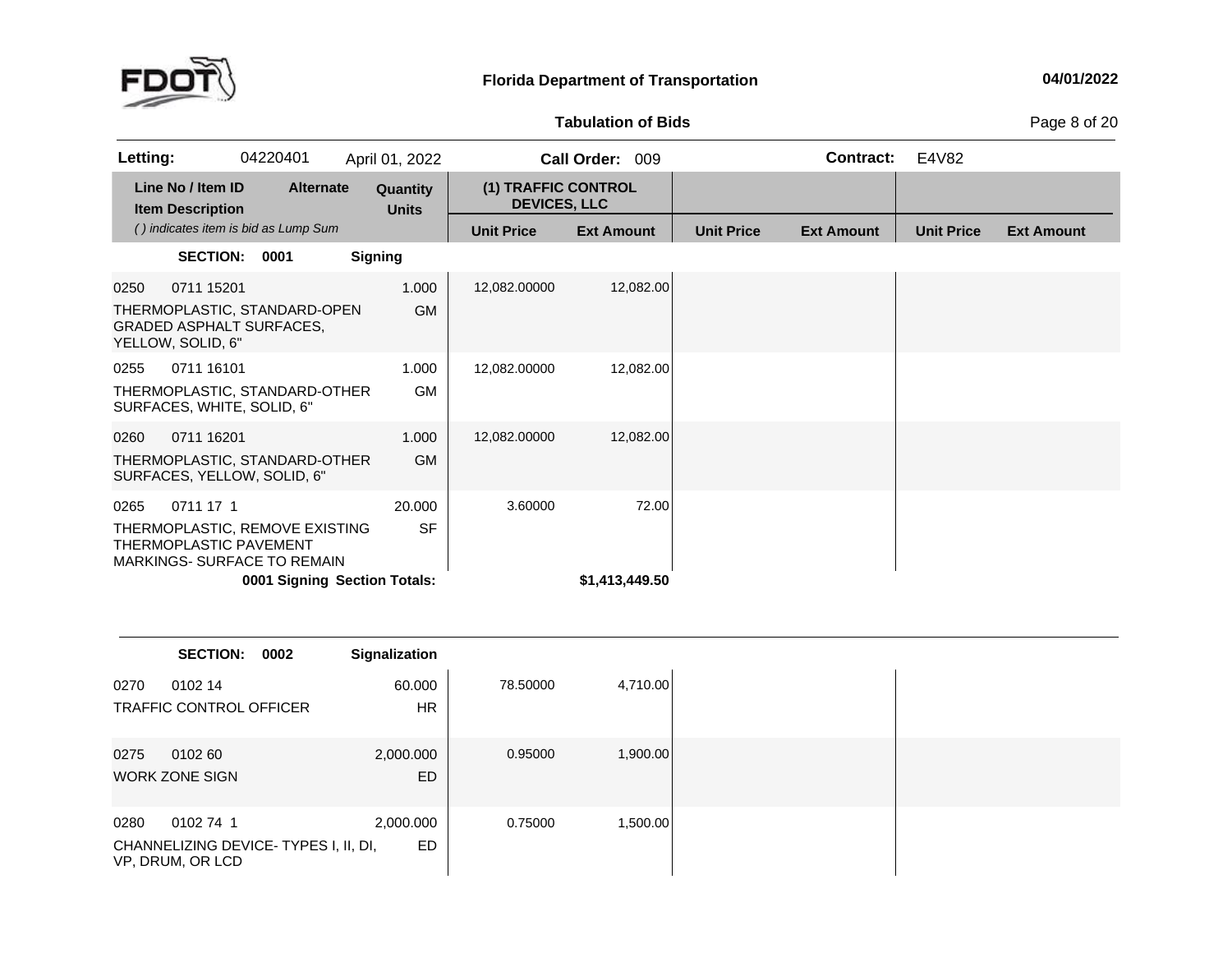

## **Tabulation**

**of Bids** Page <sup>9</sup> of <sup>20</sup>

| Letting:                   |                                                                             | 04220401                                                          | April 01, 2022           |                                            | Call Order: 009   |                   | <b>Contract:</b>  | E4V82             |                   |
|----------------------------|-----------------------------------------------------------------------------|-------------------------------------------------------------------|--------------------------|--------------------------------------------|-------------------|-------------------|-------------------|-------------------|-------------------|
|                            | Line No / Item ID<br><b>Item Description</b>                                | <b>Alternate</b>                                                  | Quantity<br><b>Units</b> | (1) TRAFFIC CONTROL<br><b>DEVICES, LLC</b> |                   |                   |                   |                   |                   |
|                            |                                                                             | () indicates item is bid as Lump Sum                              |                          | <b>Unit Price</b>                          | <b>Ext Amount</b> | <b>Unit Price</b> | <b>Ext Amount</b> | <b>Unit Price</b> | <b>Ext Amount</b> |
|                            | SECTION: 0002                                                               |                                                                   | Signalization            |                                            |                   |                   |                   |                   |                   |
| 0285<br>DEVICE)            | 0102 74 8                                                                   | CHANNELIZING DEVICE- PEDESTRIAN<br>LCD (LONGITUDINAL CHANNELIZING | 300.000<br><b>FD</b>     | 2.10000                                    | 630.00            |                   |                   |                   |                   |
| 0290<br><b>ARROW PANEL</b> | 010276                                                                      | ARROW BOARD / ADVANCE WARNING                                     | 250.000<br>ED            | 30.00000                                   | 7,500.00          |                   |                   |                   |                   |
| 0295                       | 0102 99<br>SIGN, TEMPORARY                                                  | PORTABLE CHANGEABLE MESSAGE                                       | 240.000<br>ED            | 48.00000                                   | 11,520.00         |                   |                   |                   |                   |
| 0300                       | 0104 10 3<br><b>SEDIMENT BARRIER</b>                                        |                                                                   | 100.000<br>LF            | 10.50000                                   | 1,050.00          |                   |                   |                   |                   |
| 0305                       | 0104 18<br><b>INLET PROTECTION SYSTEM</b>                                   |                                                                   | 10.000<br>EA             | 278.00000                                  | 2,780.00          |                   |                   |                   |                   |
| 0310                       | 0110 2 1<br><b>CLEARING &amp; GRUBBING (PUSH</b><br><b>BUTTON CONTRACT)</b> |                                                                   | 0.500<br>AC              | 15,479.00000                               | 7,739.50          |                   |                   |                   |                   |
| 0315                       | 0110 4 10                                                                   | REMOVAL OF EXISTING CONCRETE                                      | 200.000<br>SY            | 115.00000                                  | 23,000.00         |                   |                   |                   |                   |
| 0320                       | 0520 1 10                                                                   | CONCRETE CURB & GUTTER, TYPE F                                    | 250.000<br>LF            | 136.00000                                  | 34,000.00         |                   |                   |                   |                   |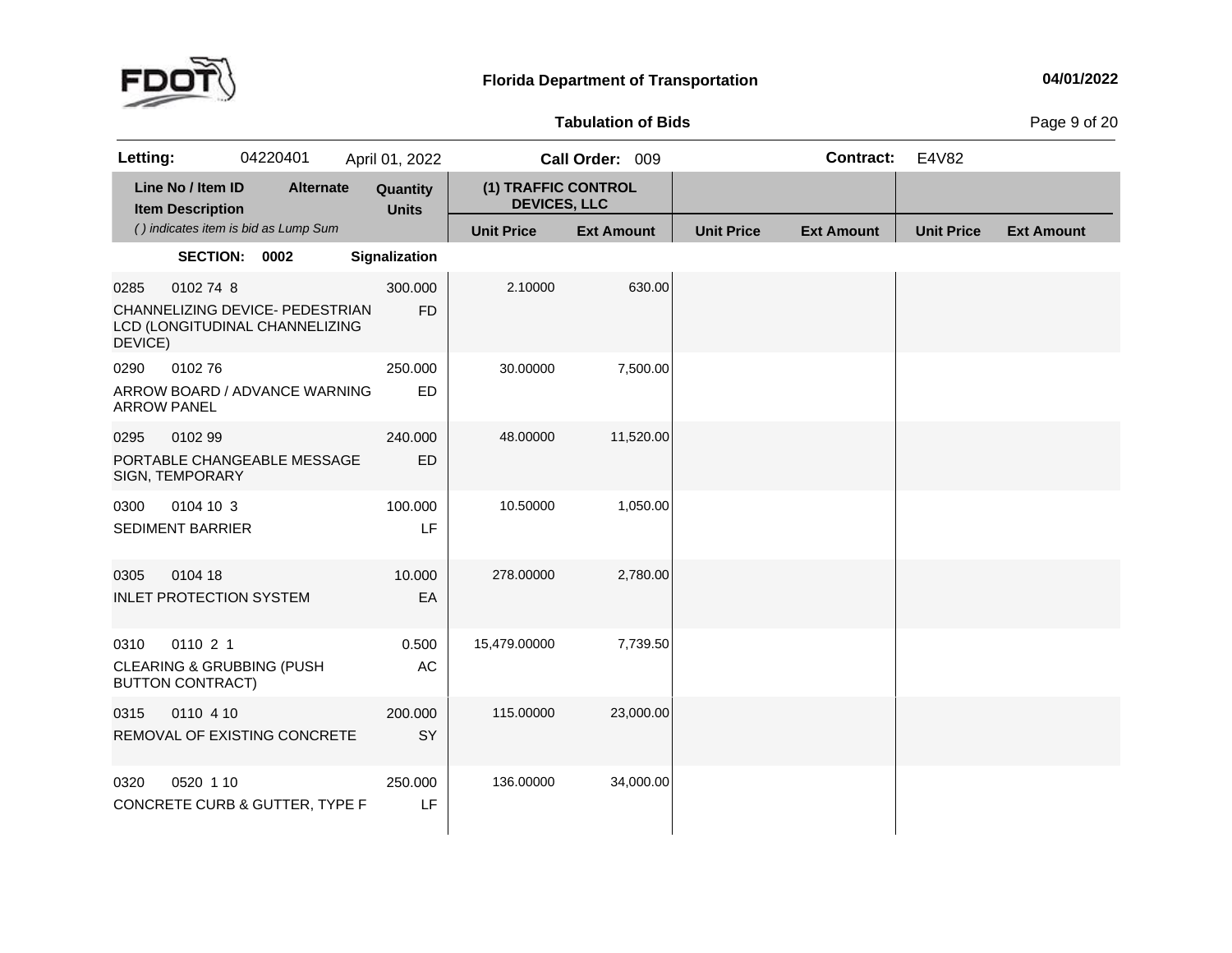

**of Bids** Page <sup>10</sup> of <sup>20</sup>

| Letting:                                |                                                                     | 04220401                             | April 01, 2022           |                                            | Call Order: 009   |                   | <b>Contract:</b>  | E4V82             |                   |
|-----------------------------------------|---------------------------------------------------------------------|--------------------------------------|--------------------------|--------------------------------------------|-------------------|-------------------|-------------------|-------------------|-------------------|
|                                         | Line No / Item ID<br><b>Item Description</b>                        | <b>Alternate</b>                     | Quantity<br><b>Units</b> | (1) TRAFFIC CONTROL<br><b>DEVICES, LLC</b> |                   |                   |                   |                   |                   |
|                                         |                                                                     | () indicates item is bid as Lump Sum |                          | <b>Unit Price</b>                          | <b>Ext Amount</b> | <b>Unit Price</b> | <b>Ext Amount</b> | <b>Unit Price</b> | <b>Ext Amount</b> |
|                                         | SECTION: 0002                                                       |                                      | Signalization            |                                            |                   |                   |                   |                   |                   |
| 0325                                    | 0522 1<br><b>CONCRETE SIDEWALK AND</b><br>DRIVEWAYS, 4" THICK       |                                      | 200.000<br>SY            | 209.00000                                  | 41,800.00         |                   |                   |                   |                   |
| 0330                                    | 0522 2<br>CONCRETE SIDEWALK AND<br>DRIVEWAYS, 6" THICK              |                                      | 200.000<br>SY            | 266.00000                                  | 53,200.00         |                   |                   |                   |                   |
| 0335                                    | 0527 2<br><b>DETECTABLE WARNINGS</b>                                |                                      | 150.000<br><b>SF</b>     | 88.50000                                   | 13,275.00         |                   |                   |                   |                   |
| 0340<br><b>TRENCH</b>                   | 0630 2 11                                                           | CONDUIT, FURNISH & INSTALL, OPEN     | 1,000.000<br>LF          | 37.00000                                   | 37,000.00         |                   |                   |                   |                   |
| 0345                                    | 0630 2 12<br>CONDUIT, FURNISH & INSTALL,<br><b>DIRECTIONAL BORE</b> |                                      | 500.000<br>LF            | 46.50000                                   | 23,250.00         |                   |                   |                   |                   |
| 0350                                    | 0630 2 14<br>CONDUIT, FURNISH & INSTALL,<br>ABOVEGROUND             |                                      | 60.000<br>LF             | 40.50000                                   | 2,430.00          |                   |                   |                   |                   |
| 0355                                    | 0632 7 1<br>SIGNAL CABLE- NEW OR<br><b>FURNISH &amp; INSTALL</b>    | RECONSTRUCTED INTERSECTION,          | 2.000<br>PI              | 15,848.00000                               | 31,696.00         |                   |                   |                   |                   |
| 0360<br>SIGNAL CABLE-<br><b>INSTALL</b> | 0632 7 2                                                            | REPAIR/REPLACE/OTHER, FURNISH &      | 1,000.000<br>LF          | 11.00000                                   | 11,000.00         |                   |                   |                   |                   |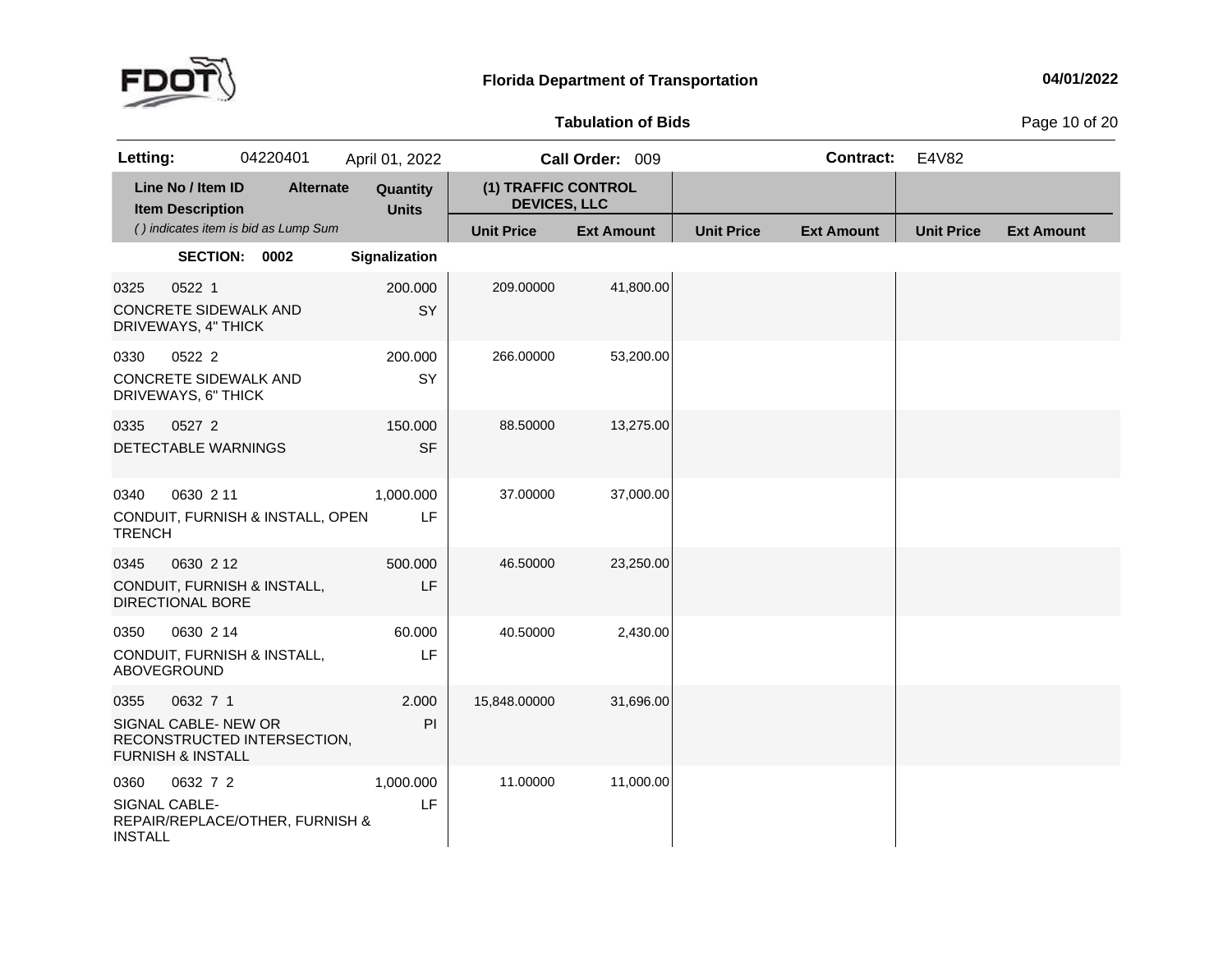

## **Tabulation**

**of Bids** Page <sup>11</sup> of <sup>20</sup>

| Letting:                    |                                                                   | 04220401                             | April 01, 2022           |                                            | Call Order: 009   |                   | <b>Contract:</b>  | E4V82             |                   |
|-----------------------------|-------------------------------------------------------------------|--------------------------------------|--------------------------|--------------------------------------------|-------------------|-------------------|-------------------|-------------------|-------------------|
|                             | Line No / Item ID<br><b>Item Description</b>                      | <b>Alternate</b>                     | Quantity<br><b>Units</b> | (1) TRAFFIC CONTROL<br><b>DEVICES, LLC</b> |                   |                   |                   |                   |                   |
|                             |                                                                   | () indicates item is bid as Lump Sum |                          | <b>Unit Price</b>                          | <b>Ext Amount</b> | <b>Unit Price</b> | <b>Ext Amount</b> | <b>Unit Price</b> | <b>Ext Amount</b> |
|                             | SECTION: 0002                                                     |                                      | Signalization            |                                            |                   |                   |                   |                   |                   |
| 0365<br><b>INTERSECTION</b> | 0632 7 6<br>SIGNAL CABLE, REMOVE-                                 |                                      | 2.000<br>PI              | 1,287.00000                                | 2,574.00          |                   |                   |                   |                   |
| 0370                        | 0633 1121<br>FIBER OPTIC CABLE, F&I,<br>UNDERGROUND, 2-12 FIBERS  |                                      | 250.000<br>LF            | 3.60000                                    | 900.00            |                   |                   |                   |                   |
| 0375                        | 0633 1124<br>FIBER OPTIC CABLE, F&I,                              | UNDERGROUND, 97 - 144 FIBERS         | 250.000<br>LF            | 4.35000                                    | 1,087.50          |                   |                   |                   |                   |
| 0380<br><b>SPLICE</b>       | 0633 2 31                                                         | FIBER OPTIC CONNECTION, INSTALL,     | 5.000<br>EA              | 50.00000                                   | 250.00            |                   |                   |                   |                   |
| 0385<br><b>TERMINATION</b>  | 0633 2 32                                                         | FIBER OPTIC CONNECTION, INSTALL,     | 5.000<br>EA              | 107.00000                                  | 535.00            |                   |                   |                   |                   |
| 0390                        | 0633 3 11<br>FIBER OPTIC CONNECTION                               | HARDWARE, F&I, SPLICE ENCLOSURE      | 5.000<br>EA              | 1,000.00000                                | 5,000.00          |                   |                   |                   |                   |
| 0395                        | 0633 3 12<br>FIBER OPTIC CONNECTION<br>HARDWARE, F&I, SPLICE TRAY |                                      | 5.000<br>EA              | 63.00000                                   | 315.00            |                   |                   |                   |                   |
| 0400<br><b>OUT KIT</b>      | 0633 3 14<br>FIBER OPTIC CONNECTION                               | HARDWARE, F&I, BUFFER TUBE FAN       | 5.000<br>EA              | 95.00000                                   | 475.00            |                   |                   |                   |                   |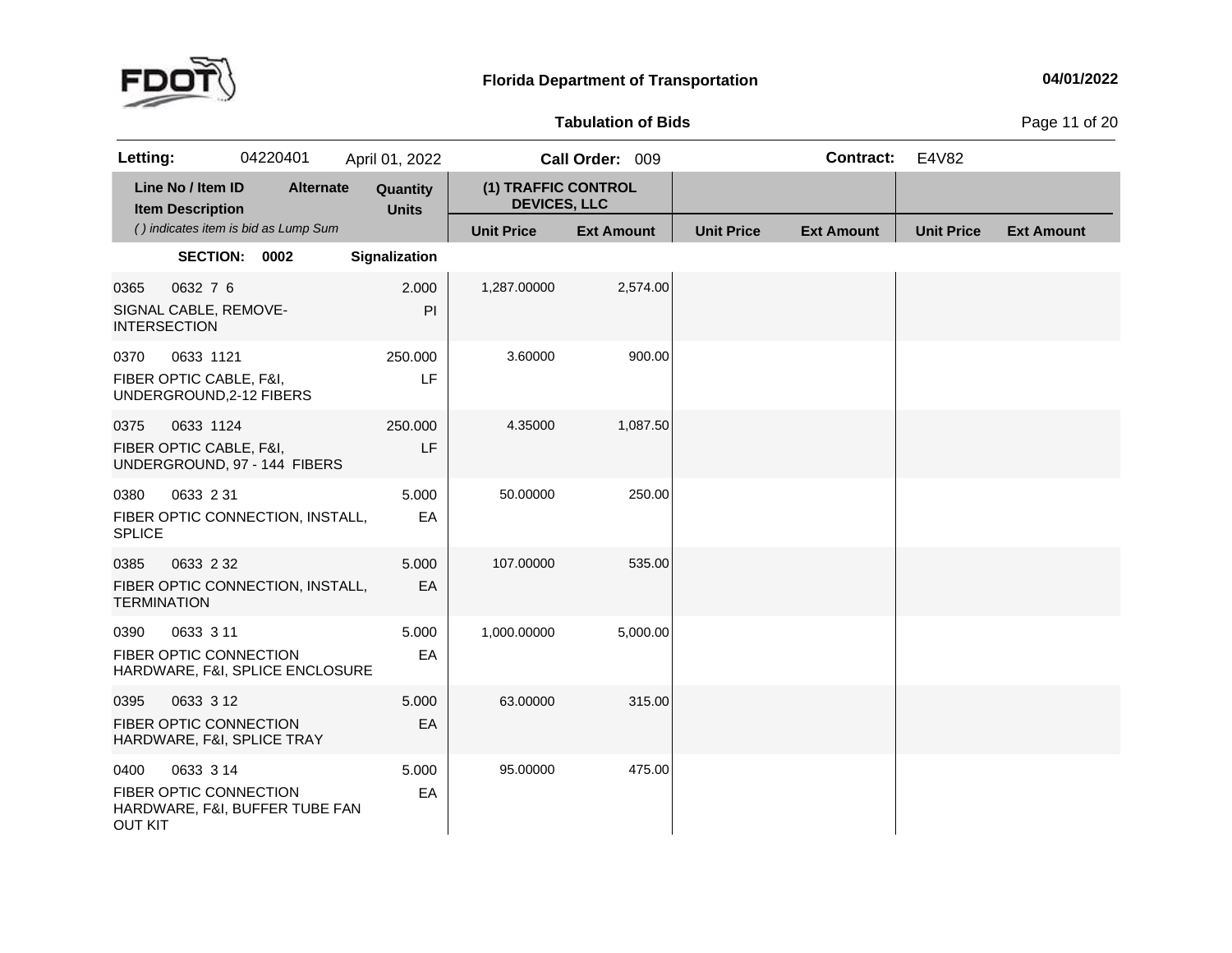

## **Tabulation**

**of Bids** Page <sup>12</sup> of <sup>20</sup>

| Letting:                  |                                              | 04220401                                                            | April 01, 2022           |                                            | Call Order: 009   |                   | <b>Contract:</b>  | E4V82             |                   |
|---------------------------|----------------------------------------------|---------------------------------------------------------------------|--------------------------|--------------------------------------------|-------------------|-------------------|-------------------|-------------------|-------------------|
|                           | Line No / Item ID<br><b>Item Description</b> | <b>Alternate</b>                                                    | Quantity<br><b>Units</b> | (1) TRAFFIC CONTROL<br><b>DEVICES, LLC</b> |                   |                   |                   |                   |                   |
|                           |                                              | () indicates item is bid as Lump Sum                                |                          | <b>Unit Price</b>                          | <b>Ext Amount</b> | <b>Unit Price</b> | <b>Ext Amount</b> | <b>Unit Price</b> | <b>Ext Amount</b> |
|                           | SECTION: 0002                                |                                                                     | Signalization            |                                            |                   |                   |                   |                   |                   |
| 0405<br><b>TERMINATED</b> | 0633 3 16<br>FIBER OPTIC CONNECTION          | HARDWARE, F&I, PATCH PANEL- FIELD                                   | 5.000<br>EA              | 2,225.00000                                | 11,125.00         |                   |                   |                   |                   |
| 0410                      | 0634 4151<br>POINT, PERPENDICULAR            | SPAN WIRE ASSEMBLY, F&I, TWO                                        | 4.000<br>P               | 12,878.00000                               | 51,512.00         |                   |                   |                   |                   |
| 0415                      | 0634 4600<br>POLES REMAIN                    | SPAN WIRE ASSEMBLY, REMOVE-                                         | 4.000<br>PI              | 1,287.00000                                | 5,148.00          |                   |                   |                   |                   |
| 0420<br><b>COVER SIZE</b> | 0635 2 11                                    | PULL & SPLICE BOX, F&I, 13" x 24"                                   | 15.000<br>EA             | 1,050.00000                                | 15,750.00         |                   |                   |                   |                   |
| 0425<br><b>COVER SIZE</b> | 0635 2 12                                    | PULL & SPLICE BOX, F&I, 24" X 36"                                   | 10.000<br>EA             | 2,631.00000                                | 26,310.00         |                   |                   |                   |                   |
| 0430<br><b>SIZE</b>       | 0635 2 13                                    | PULL & SPLICE BOX, F&I, 30" X 60"<br>RECTANGULAR OR 36" ROUND COVER | 10.000<br>EA             | 5,379.00000                                | 53,790.00         |                   |                   |                   |                   |
| 0435                      | 0639 1122<br>BY CONTRACTOR                   | ELECTRICAL POWER SERVICE, F&I,<br>UNDERGROUND, METER PURCHASED      | 6.000<br>AS              | 3,536.00000                                | 21,216.00         |                   |                   |                   |                   |
| 0440<br><b>REQUIRED</b>   | 0639 1123<br>UNDERGROUND, METER NOT          | ELECTRICAL POWER SERVICE, F&I,                                      | 6.000<br>AS              | 3,256.00000                                | 19,536.00         |                   |                   |                   |                   |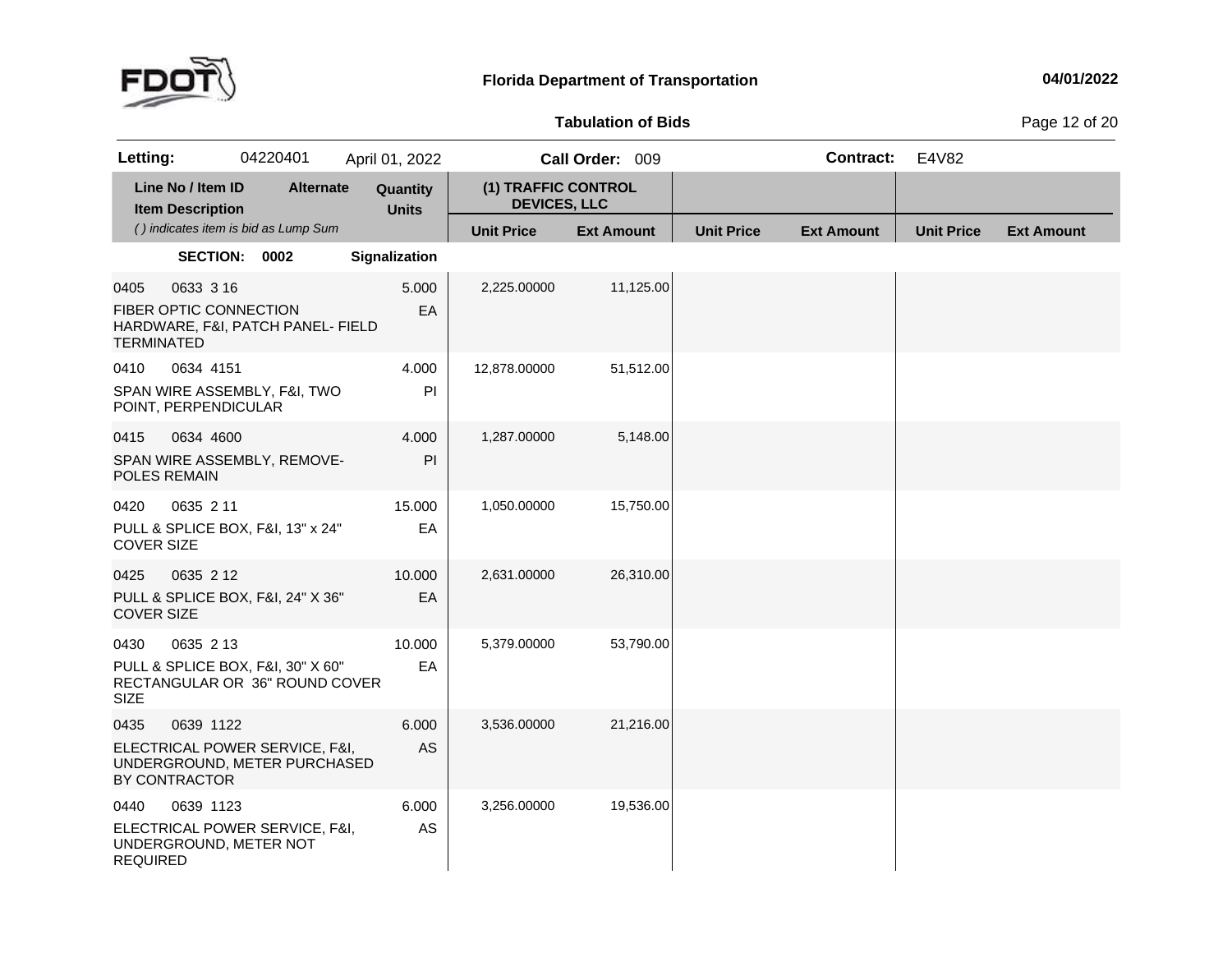

## **Tabulation**

**of Bids** Page <sup>13</sup> of <sup>20</sup>

| Letting:                   |                                              | 04220401                                                        | April 01, 2022           |               |                                            | Call Order: 009   |                   | <b>Contract:</b>  | E4V82             |                   |
|----------------------------|----------------------------------------------|-----------------------------------------------------------------|--------------------------|---------------|--------------------------------------------|-------------------|-------------------|-------------------|-------------------|-------------------|
|                            | Line No / Item ID<br><b>Item Description</b> | <b>Alternate</b>                                                | Quantity<br><b>Units</b> |               | (1) TRAFFIC CONTROL<br><b>DEVICES, LLC</b> |                   |                   |                   |                   |                   |
|                            |                                              | () indicates item is bid as Lump Sum                            |                          |               | <b>Unit Price</b>                          | <b>Ext Amount</b> | <b>Unit Price</b> | <b>Ext Amount</b> | <b>Unit Price</b> | <b>Ext Amount</b> |
|                            | SECTION: 0002                                |                                                                 | Signalization            |               |                                            |                   |                   |                   |                   |                   |
| 0445<br>& INSTALL          | 0639 2 1                                     | ELECTRICAL SERVICE WIRE, FURNISH                                |                          | 800.000<br>LF | 6.00000                                    | 4,800.00          |                   |                   |                   |                   |
| 0450                       | 0639 3 11<br>F&I, POLE MOUNT                 | ELECTRICAL SERVICE DISCONNECT,                                  |                          | 5.000<br>EA   | 1,063.00000                                | 5,315.00          |                   |                   |                   |                   |
| 0455                       | 0641 2 12<br>TYPE P-II SERVICE POLE          | PRESTRESSED CONCRETE POLE, F&I,                                 |                          | 5.000<br>EA   | 1,977.00000                                | 9,885.00          |                   |                   |                   |                   |
| 0460<br>TYPE P-VI          | 0641 2 16                                    | PRESTRESSED CONCRETE POLE, F&I,                                 |                          | 4.000<br>EA   | 16,605.00000                               | 66,420.00         |                   |                   |                   |                   |
| 0465<br><b>TYPE P-VIII</b> | 0641 2 18                                    | PRESTRESSED CONCRETE POLE, F&I,                                 |                          | 2.000<br>EA   | 18,002.00000                               | 36,004.00         |                   |                   |                   |                   |
| 0470<br>AND GREATER        | 0641 270                                     | PRESTRESSED CONCRETE POLE,<br>SHALLOW POLE REMOVAL- POLE 30'    |                          | 2.000<br>EA   | 2,544.00000                                | 5,088.00          |                   |                   |                   |                   |
| 0475                       | 0646 1 11                                    | ALUMINUM SIGNALS POLE, PEDESTAL                                 |                          | 5.000<br>EA   | 1,822.00000                                | 9,110.00          |                   |                   |                   |                   |
| 0480<br><b>POST</b>        | 0646 1 12                                    | ALUMINUM SIGNALS POLE, FURNISH &<br>INSTALL PEDESTRIAN DETECTOR |                          | 8.000<br>EA   | 1,822.00000                                | 14,576.00         |                   |                   |                   |                   |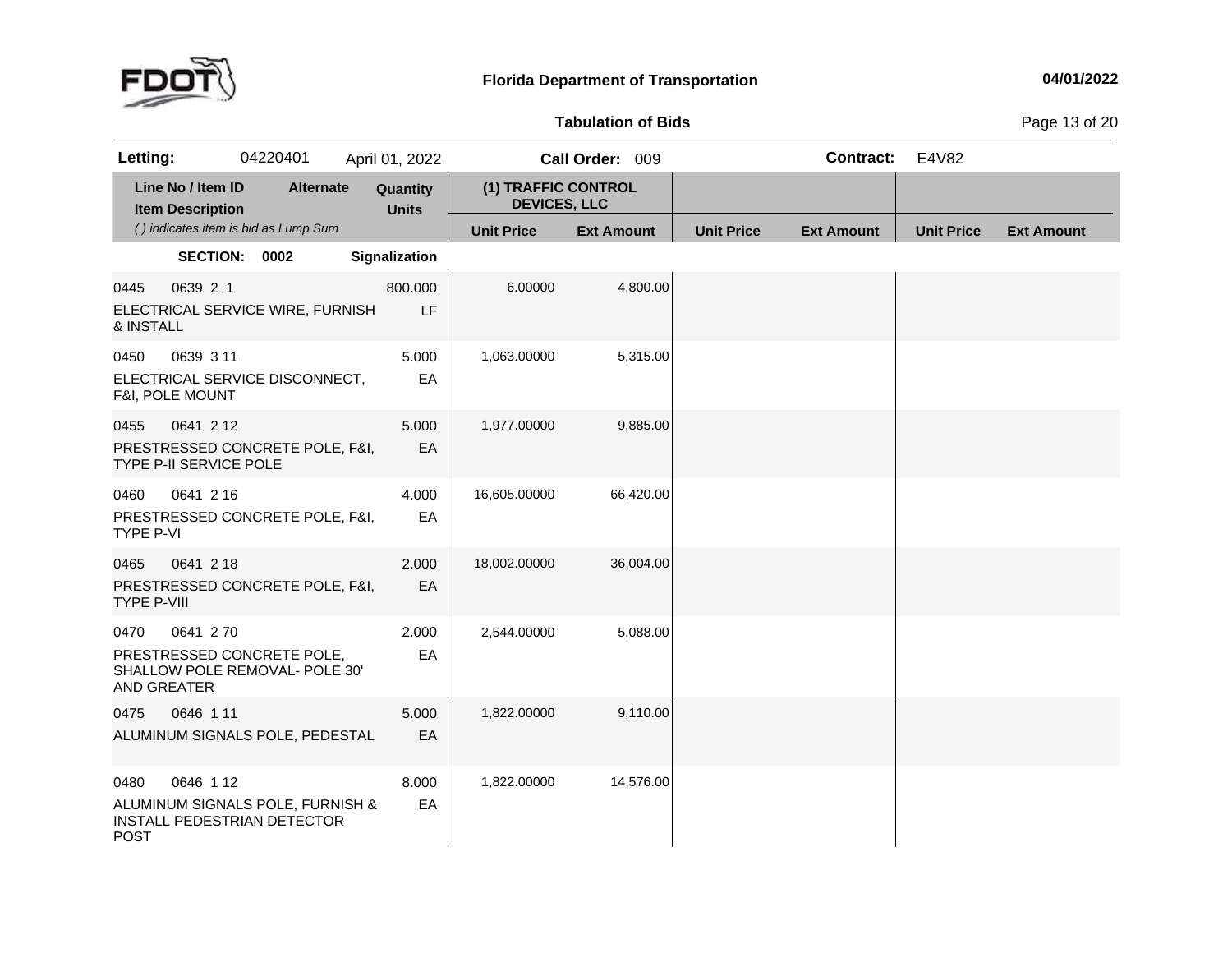

## **Tabulation**

**of Bids** Page <sup>14</sup> of <sup>20</sup>

| Letting: |                                              | 04220401                                                          | April 01, 2022           |                                            | Call Order: 009   |                   | <b>Contract:</b>  | E4V82             |                   |
|----------|----------------------------------------------|-------------------------------------------------------------------|--------------------------|--------------------------------------------|-------------------|-------------------|-------------------|-------------------|-------------------|
|          | Line No / Item ID<br><b>Item Description</b> | <b>Alternate</b>                                                  | Quantity<br><b>Units</b> | (1) TRAFFIC CONTROL<br><b>DEVICES, LLC</b> |                   |                   |                   |                   |                   |
|          |                                              | () indicates item is bid as Lump Sum                              |                          | <b>Unit Price</b>                          | <b>Ext Amount</b> | <b>Unit Price</b> | <b>Ext Amount</b> | <b>Unit Price</b> | <b>Ext Amount</b> |
|          | SECTION: 0002                                |                                                                   | Signalization            |                                            |                   |                   |                   |                   |                   |
| 0485     | 0646 160                                     | ALUMINUM SIGNALS POLE, REMOVE                                     | 4.000<br>EA              | 343.00000                                  | 1,372.00          |                   |                   |                   |                   |
| 0490     | 0649 21 3                                    | STEEL MAST ARM ASSEMBLY, FURNISH<br>AND INSTALL, SINGLE ARM 40'   | 2.000<br>EA              | 94,865.00000                               | 189,730.00        |                   |                   |                   |                   |
| 0495     | 0649 21 6                                    | STEEL MAST ARM ASSEMBLY, FURNISH<br>AND INSTALL, SINGLE ARM 50'   | 2.000<br>EA              | 99,800.00000                               | 199,600.00        |                   |                   |                   |                   |
| 0500     | 0649 21 10                                   | STEEL MAST ARM ASSEMBLY, FURNISH<br>AND INSTALL, SINGLE ARM 60'   | 2.000<br>EA              | 108,000.00000                              | 216,000.00        |                   |                   |                   |                   |
| 0505     | 0649 21 15                                   | STEEL MAST ARM ASSEMBLY, FURNISH<br>AND INSTALL, SINGLE ARM 70'   | 2.000<br>EA              | 114,700.00000                              | 229,400.00        |                   |                   |                   |                   |
| 0510     | 0649 26 3<br><b>BOLT ON ATTACHMENT</b>       | STEEL MAST ARM ASSEMBLY,<br>REMOVE, SHALLOW FOUNDATION-           | 2.000<br>EA              | 3,041.00000                                | 6,082.00          |                   |                   |                   |                   |
| 0515     | 0650 1 11<br>SECTION, 1 WAY                  | <b>VEHICULAR TRAFFIC SIGNAL,</b><br>FURNISH & INSTALL ALUMINUM, 1 | 5.000<br>AS              | 987.00000                                  | 4,935.00          |                   |                   |                   |                   |
| 0520     | 0650 1 14<br>SECTION, 1 WAY                  | VEHICULAR TRAFFIC SIGNAL,<br>FURNISH & INSTALL ALUMINUM, 3        | 10.000<br>AS             | 1,455.00000                                | 14,550.00         |                   |                   |                   |                   |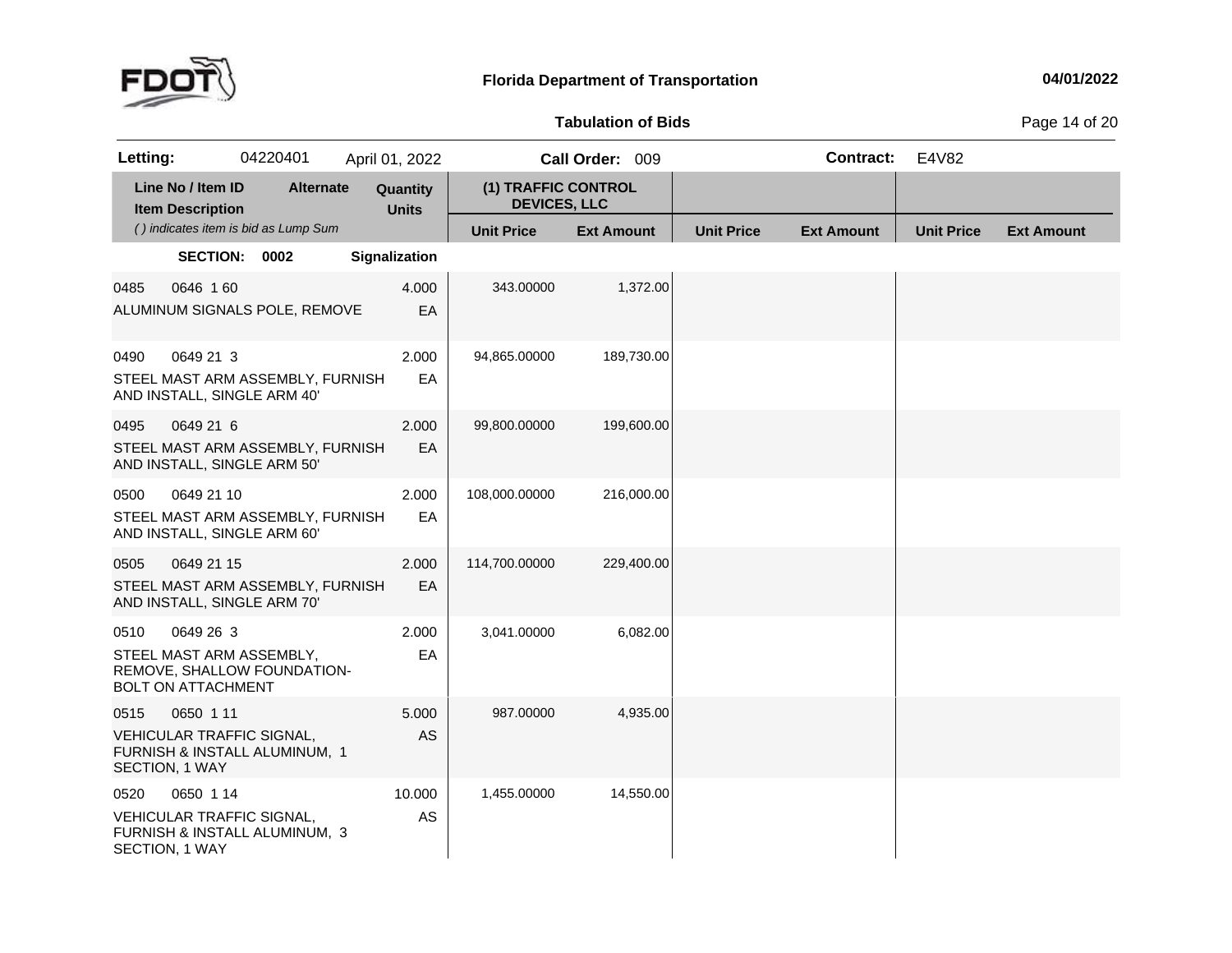

## **Tabulation**

**of Bids** Page <sup>15</sup> of <sup>20</sup>

| Letting:                |                                                                         | 04220401                                                                                            | April 01, 2022           |                                            | Call Order: 009   |                   | <b>Contract:</b>  | E4V82             |                   |
|-------------------------|-------------------------------------------------------------------------|-----------------------------------------------------------------------------------------------------|--------------------------|--------------------------------------------|-------------------|-------------------|-------------------|-------------------|-------------------|
|                         | Line No / Item ID<br><b>Item Description</b>                            | <b>Alternate</b>                                                                                    | Quantity<br><b>Units</b> | (1) TRAFFIC CONTROL<br><b>DEVICES, LLC</b> |                   |                   |                   |                   |                   |
|                         |                                                                         | () indicates item is bid as Lump Sum                                                                |                          | <b>Unit Price</b>                          | <b>Ext Amount</b> | <b>Unit Price</b> | <b>Ext Amount</b> | <b>Unit Price</b> | <b>Ext Amount</b> |
|                         | SECTION: 0002                                                           |                                                                                                     | Signalization            |                                            |                   |                   |                   |                   |                   |
| 0525                    | 0650 1 18<br>VEHICULAR TRAFFIC SIGNAL,<br>SECTION STRAIGHT, 1 WAY       | FURNISH & INSTALL ALUMINUM, 5                                                                       | 5.000<br>AS              | 2,112.00000                                | 10,560.00         |                   |                   |                   |                   |
| 0530                    | 0650 1 19<br><b>VEHICULAR TRAFFIC SIGNAL,</b><br>SECTION CLUSTER, 1 WAY | FURNISH & INSTALL ALUMINUM, 5                                                                       | 5.000<br>AS              | 2,112.00000                                | 10,560.00         |                   |                   |                   |                   |
| 0535                    | 0650 1 34<br>VEHICULAR TRAFFIC SIGNAL,<br>3 SECTION, 1 WAY              | FURNISH & INSTALL POLYCARBONATE,                                                                    | 5.000<br><b>AS</b>       | 1,455.00000                                | 7,275.00          |                   |                   |                   |                   |
| 0540                    | 0650 160<br><b>VEHICULAR TRAFFIC SIGNAL,</b><br>REMOVE- POLES TO REMAIN |                                                                                                     | 10.000<br>AS             | 86.00000                                   | 860.00            |                   |                   |                   |                   |
| 0545                    | 0650 170<br><b>VEHICULAR TRAFFIC SIGNAL,</b><br><b>REINSTALLATION</b>   | RELOCATE- INCLUDES REMOVAL AND                                                                      | 5.000<br><b>AS</b>       | 966.00000                                  | 4,830.00          |                   |                   |                   |                   |
| 0550<br><b>REQUIRED</b> | 0650 2109                                                               | VEHICULAR SIGNAL AUXILIARIES,<br>REPAIR/REPLACE/RETROFIT- FURNISH<br>& INSTALL, BACKPLATE- FLEXIBLE | 10.000<br>EA             | 452.00000                                  | 4,520.00          |                   |                   |                   |                   |
| 0555                    | 0653 1 11                                                               | PEDESTRIAN SIGNAL, FURNISH &<br>INSTALL LED COUNTDOWN, 1 WAY                                        | 4.000<br>AS              | 775.00000                                  | 3,100.00          |                   |                   |                   |                   |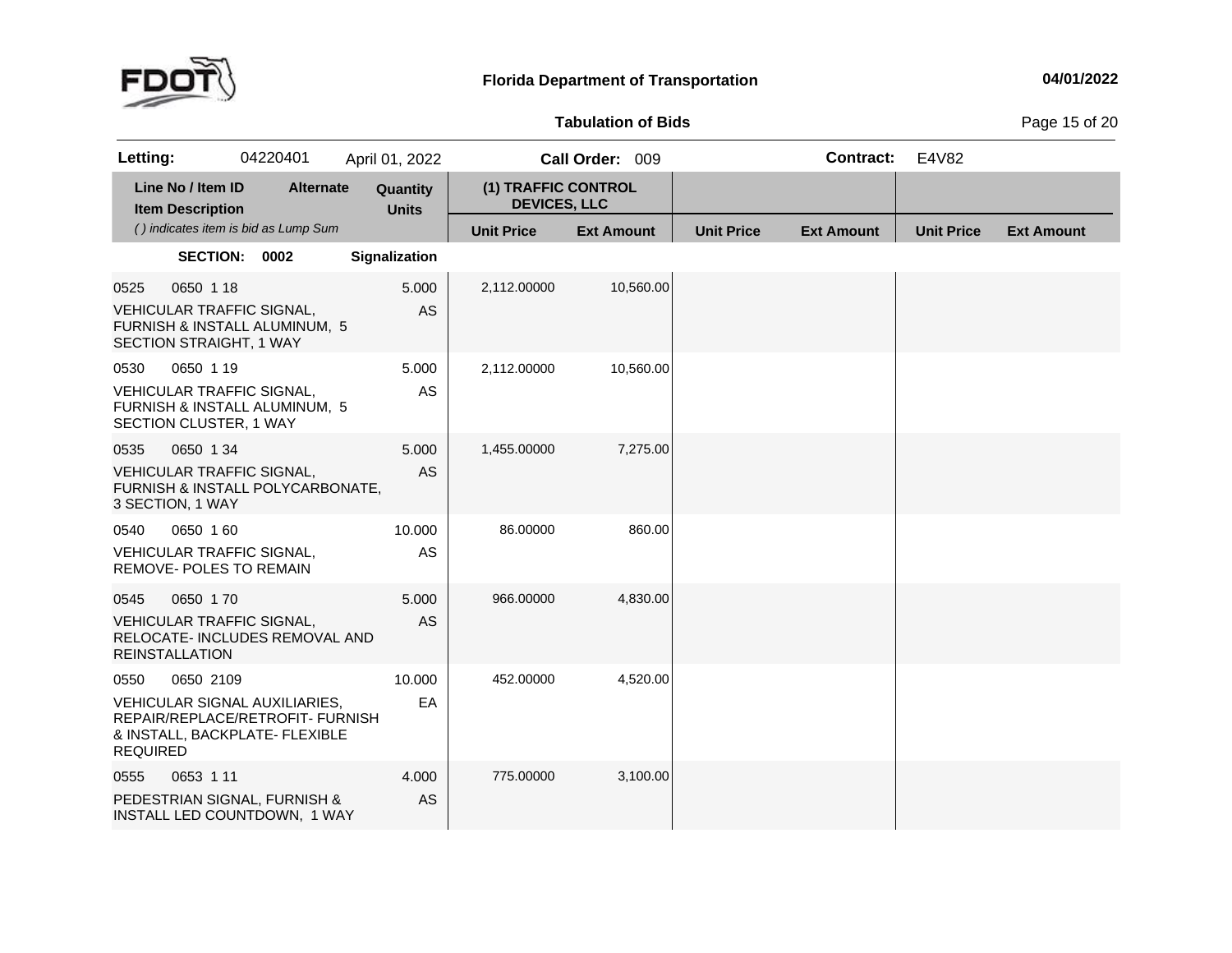

## **Tabulation**

**of Bids** Page <sup>16</sup> of <sup>20</sup>

| Letting:                 |                                                                                                                                          | 04220401 |                  | April 01, 2022           |                                            | Call Order: 009   |           |                   | <b>Contract:</b>  | E4V82             |                   |
|--------------------------|------------------------------------------------------------------------------------------------------------------------------------------|----------|------------------|--------------------------|--------------------------------------------|-------------------|-----------|-------------------|-------------------|-------------------|-------------------|
|                          | Line No / Item ID<br><b>Item Description</b>                                                                                             |          | <b>Alternate</b> | Quantity<br><b>Units</b> | (1) TRAFFIC CONTROL<br><b>DEVICES, LLC</b> |                   |           |                   |                   |                   |                   |
|                          | () indicates item is bid as Lump Sum                                                                                                     |          |                  |                          | <b>Unit Price</b>                          | <b>Ext Amount</b> |           | <b>Unit Price</b> | <b>Ext Amount</b> | <b>Unit Price</b> | <b>Ext Amount</b> |
|                          | SECTION: 0002                                                                                                                            |          |                  | Signalization            |                                            |                   |           |                   |                   |                   |                   |
| 0560                     | 0653 1 12<br>PEDESTRIAN SIGNAL, FURNISH &<br>INSTALL LED COUNTDOWN, 2 WAYS                                                               |          |                  | 4.000<br>AS              | 1,450.00000                                |                   | 5,800.00  |                   |                   |                   |                   |
| 0565                     | 0653 1 40<br>PEDESTRIAN SIGNAL, RELOCATE                                                                                                 |          |                  | 4.000<br>AS              | 569.00000                                  |                   | 2,276.00  |                   |                   |                   |                   |
| 0570                     | 0653 160<br>PEDESTRIAN SIGNAL, REMOVE PED<br>SIGNAL- POLE/PEDESTAL TO REMAIN                                                             |          |                  | 8.000<br>AS              | 86.00000                                   |                   | 688.00    |                   |                   |                   |                   |
| 0575<br><b>DIRECTION</b> | 0654 2 21<br>MIDBLOCK CROSSWALK:<br>RECTANGULAR RAPID FLASHING<br>BEACON, FURNISH & INSTALL- SOLAR,<br><b>COMPLETE SIGN ASSY- SINGLE</b> |          |                  | 5.000<br>AS              | 9,159.00000                                |                   | 45,795.00 |                   |                   |                   |                   |
| 0580<br><b>BACK</b>      | 0654 2 22<br>MIDBLOCK CROSSWALK:<br>RECTANGULAR RAPID FLASHING<br>BEACON, FURNISH & INSTALL- SOLAR,<br>COMPLETE SIGN ASSEMBLY- BACK TO   |          |                  | 5.000<br>AS              | 10,482.00000                               |                   | 52,410.00 |                   |                   |                   |                   |
| 0585<br><b>ASSEMBLY</b>  | 0654 260<br>MIDBLOCK CROSSWALK:<br>RECTANGULAR RAPID FLASHING<br>BEACON, REMOVE COMPLETE SIGN                                            |          |                  | 5.000<br><b>AS</b>       | 1,266.00000                                |                   | 6,330.00  |                   |                   |                   |                   |
| 0590<br><b>EQUIPMENT</b> | 0660 4 11<br>VEHICLE DETECTION SYSTEM- VIDEO,<br>FURNISH & INSTALL CABINET                                                               |          |                  | 5.000<br>EA              | 10,636.00000                               |                   | 53,180.00 |                   |                   |                   |                   |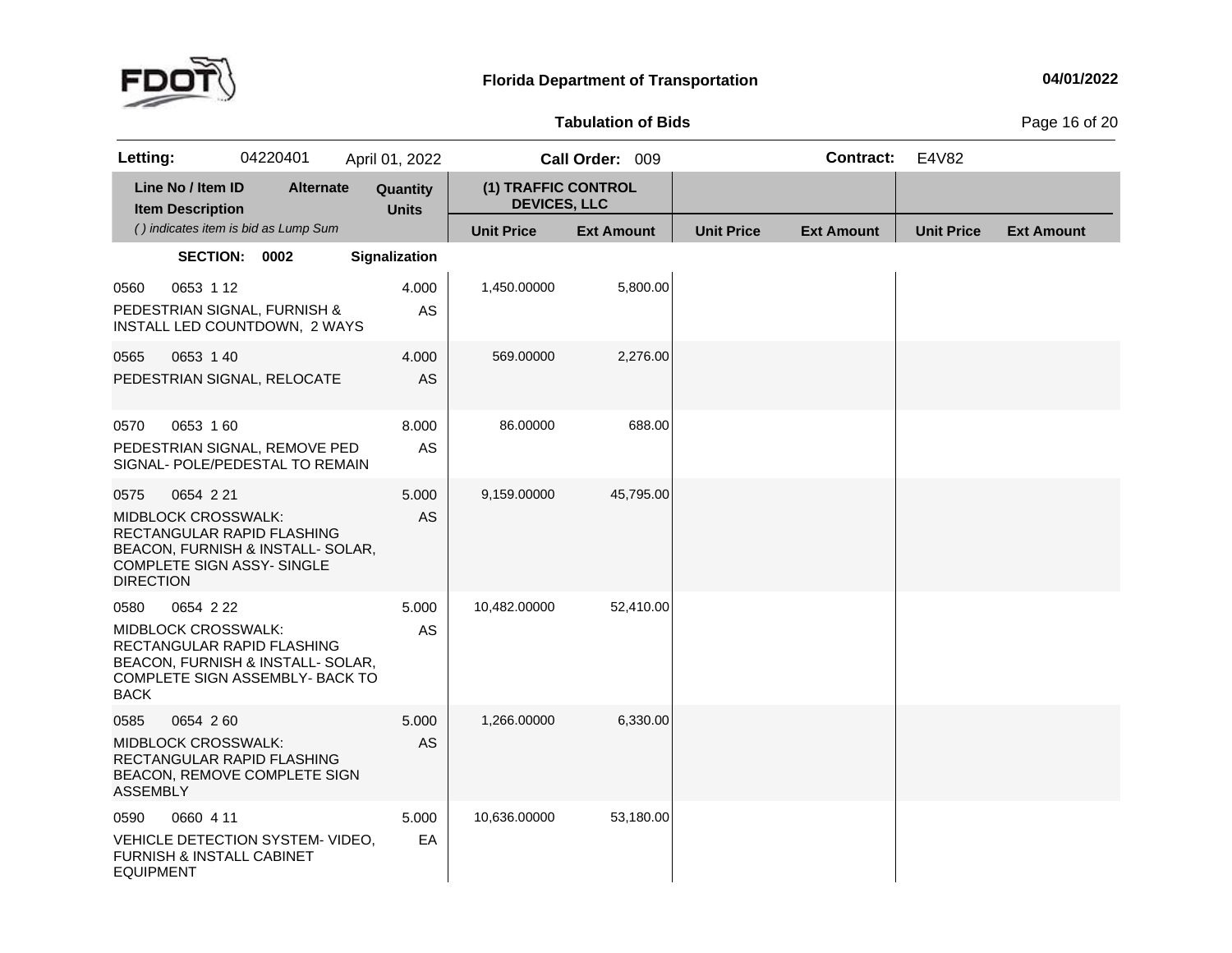

#### **Tabulation**

**of Bids** Page <sup>17</sup> of <sup>20</sup>

| Letting:                 |                                              | 04220401                                                           | April 01, 2022           |                                            | Call Order: 009   |                   | <b>Contract:</b>  | E4V82             |                   |
|--------------------------|----------------------------------------------|--------------------------------------------------------------------|--------------------------|--------------------------------------------|-------------------|-------------------|-------------------|-------------------|-------------------|
|                          | Line No / Item ID<br><b>Item Description</b> | <b>Alternate</b>                                                   | Quantity<br><b>Units</b> | (1) TRAFFIC CONTROL<br><b>DEVICES, LLC</b> |                   |                   |                   |                   |                   |
|                          |                                              | () indicates item is bid as Lump Sum                               |                          | <b>Unit Price</b>                          | <b>Ext Amount</b> | <b>Unit Price</b> | <b>Ext Amount</b> | <b>Unit Price</b> | <b>Ext Amount</b> |
|                          | SECTION: 0002                                |                                                                    | Signalization            |                                            |                   |                   |                   |                   |                   |
| 0595<br><b>EQUIPMENT</b> | 0660 4 12                                    | VEHICLE DETECTION SYSTEM- VIDEO,<br>FURNISH & INSTALL ABOVE GROUND | 10.000<br>EA             | 9,488.00000                                | 94,880.00         |                   |                   |                   |                   |
| 0600<br><b>EQUIPMENT</b> | 0660 4 42<br>RELOCATE ABOVE GROUND           | VEHICLE DETECTION SYSTEM- VIDEO,                                   | 5.000<br>EA              | 1,089.00000                                | 5,445.00          |                   |                   |                   |                   |
| 0605<br><b>REMOVE</b>    | 0660 4 60                                    | VEHICLE DETECTION SYSTEM- VIDEO,                                   | 5.000<br>EA              | 515.00000                                  | 2,575.00          |                   |                   |                   |                   |
| 0610                     | 0665 1 11<br><b>INSTALL, STANDARD</b>        | PEDESTRIAN DETECTOR, FURNISH &                                     | 20.000<br>EA             | 316.00000                                  | 6,320.00          |                   |                   |                   |                   |
| 0615                     | 0665 112<br>INSTALL, ACCESSIBLE              | PEDESTRIAN DETECTOR, FURNISH &                                     | 8.000<br>EA              | 964.00000                                  | 7,712.00          |                   |                   |                   |                   |
| 0620                     | 0665 1 40                                    | PEDESTRIAN DETECTOR, RELOCATE                                      | 8.000<br>EA              | 358.00000                                  | 2,864.00          |                   |                   |                   |                   |
| 0625                     | 0665 160<br>POLE/PEDESTAL TO REMAIN          | PEDESTRIAN DETECTOR, REMOVE-                                       | 4.000<br>EA              | 43.00000                                   | 172.00            |                   |                   |                   |                   |
| 0630<br>F&I, NEMA        | 0670 5110                                    | TRAFFIC CONTROLLER ASSEMBLY,                                       | 5.000<br>AS              | 43,115.00000                               | 215,575.00        |                   |                   |                   |                   |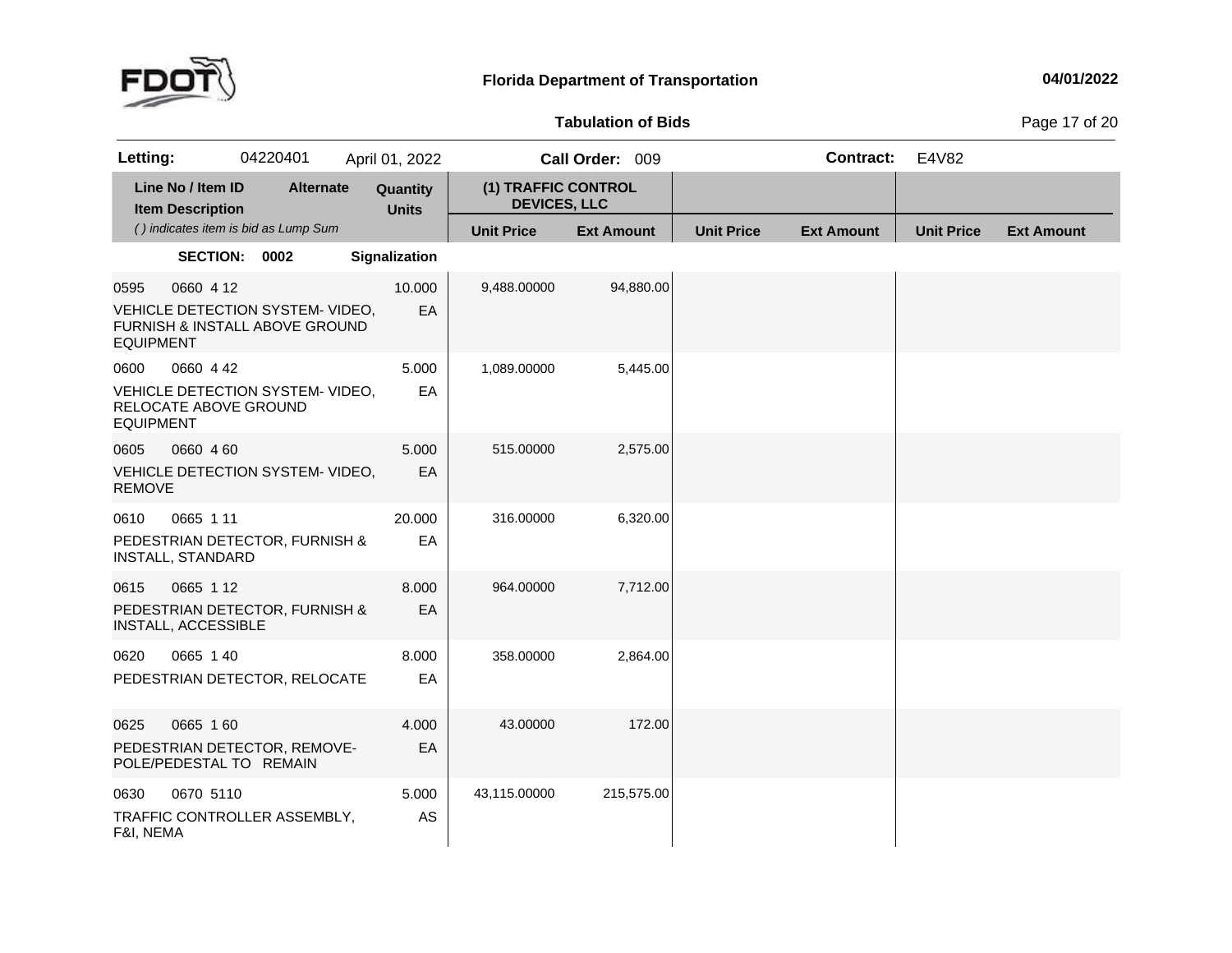

#### **Tabulation**

**of Bids** Page <sup>18</sup> of <sup>20</sup>

| Letting:               |                                                                    | 04220401                             | April 01, 2022           |                                            | Call Order: 009   |                   | <b>Contract:</b>  | E4V82             |                   |
|------------------------|--------------------------------------------------------------------|--------------------------------------|--------------------------|--------------------------------------------|-------------------|-------------------|-------------------|-------------------|-------------------|
|                        | Line No / Item ID<br><b>Item Description</b>                       | <b>Alternate</b>                     | Quantity<br><b>Units</b> | (1) TRAFFIC CONTROL<br><b>DEVICES, LLC</b> |                   |                   |                   |                   |                   |
|                        |                                                                    | () indicates item is bid as Lump Sum |                          | <b>Unit Price</b>                          | <b>Ext Amount</b> | <b>Unit Price</b> | <b>Ext Amount</b> | <b>Unit Price</b> | <b>Ext Amount</b> |
|                        | SECTION: 0002                                                      |                                      | Signalization            |                                            |                   |                   |                   |                   |                   |
| 0635<br><b>MODIFY</b>  | 0670 5400                                                          | TRAFFIC CONTROLLER ASSEMBLY,         | 4.000<br>AS              | 6,575.00000                                | 26,300.00         |                   |                   |                   |                   |
| 0640                   | 0678 1109<br>CONTROLLER ACCESSORIES,<br>INSTAL, TYPE 3 TIME SWITCH | REPLACE EXISTING- FURNISH AND        | 5.000<br>EA              | 867.00000                                  | 4,335.00          |                   |                   |                   |                   |
| 0645                   | 0684 1 1<br><b>FURNISH &amp; INSTALL</b>                           | MANAGED FIELD ETHERNET SWITCH,       | 3.000<br>EA              | 4,833.00000                                | 14,499.00         |                   |                   |                   |                   |
| 0650                   | 0715 1 12<br>LIGHTING CONDUCTORS, F&I,<br>INSULATED, NO.8 - 6      |                                      | 300.000<br>LF            | 2.55000                                    | 765.00            |                   |                   |                   |                   |
| 0655                   | 0715 1 13<br>LIGHTING CONDUCTORS, F&I,<br>INSULATED, NO 4 TO NO 2  |                                      | 300.000<br>LF            | 4.40000                                    | 1,320.00          |                   |                   |                   |                   |
| 0660                   | 0715 160<br>DISPOSE, CONTRACTOR OWNS                               | LIGHTING CONDUCTORS, REMOVE &        | 300.000<br>LF            | 8.60000                                    | 2,580.00          |                   |                   |                   |                   |
| 0665<br><b>VOLTAGE</b> | 0715 7 11                                                          | LOAD CENTER, F&I, SECONDARY          | 1.000<br>EA              | 23,551.50000                               | 23,551.50         |                   |                   |                   |                   |
| 0670                   | 0715500 1<br>FURNISH AND INSTALL,<br>CONVENTIONAL                  | POLE CABLE DISTRIBUTION SYSTEM,      | 2.000<br>EA              | 801.00000                                  | 1,602.00          |                   |                   |                   |                   |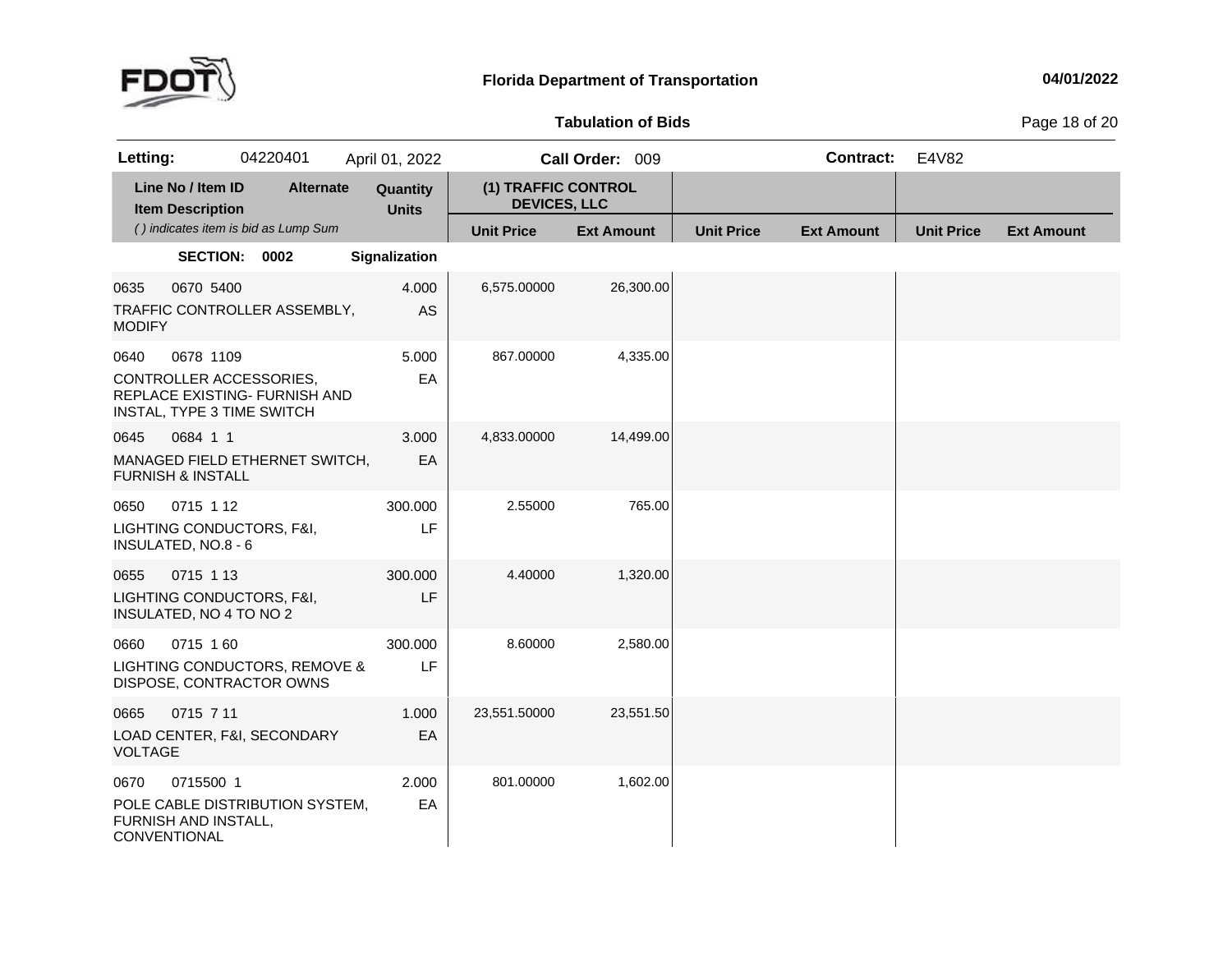**of Bids** Page <sup>19</sup> of <sup>20</sup>

| Letting:                                     | 04220401                                   | April 01, 2022           |                   | Call Order: 009                            |                   | Contract:         | E4V82             |                   |
|----------------------------------------------|--------------------------------------------|--------------------------|-------------------|--------------------------------------------|-------------------|-------------------|-------------------|-------------------|
| Line No / Item ID<br><b>Item Description</b> | <b>Alternate</b>                           | Quantity<br><b>Units</b> |                   | (1) TRAFFIC CONTROL<br><b>DEVICES, LLC</b> |                   |                   |                   |                   |
|                                              | () indicates item is bid as Lump Sum       |                          | <b>Unit Price</b> | <b>Ext Amount</b>                          | <b>Unit Price</b> | <b>Ext Amount</b> | <b>Unit Price</b> | <b>Ext Amount</b> |
| <b>SECTION:</b>                              | 0002<br>0002 Signalization Section Totals: | <b>Signalization</b>     |                   | \$2,157,050.50                             |                   |                   |                   |                   |

**Contract Grand**

**Totals: \$3,570,500.00**